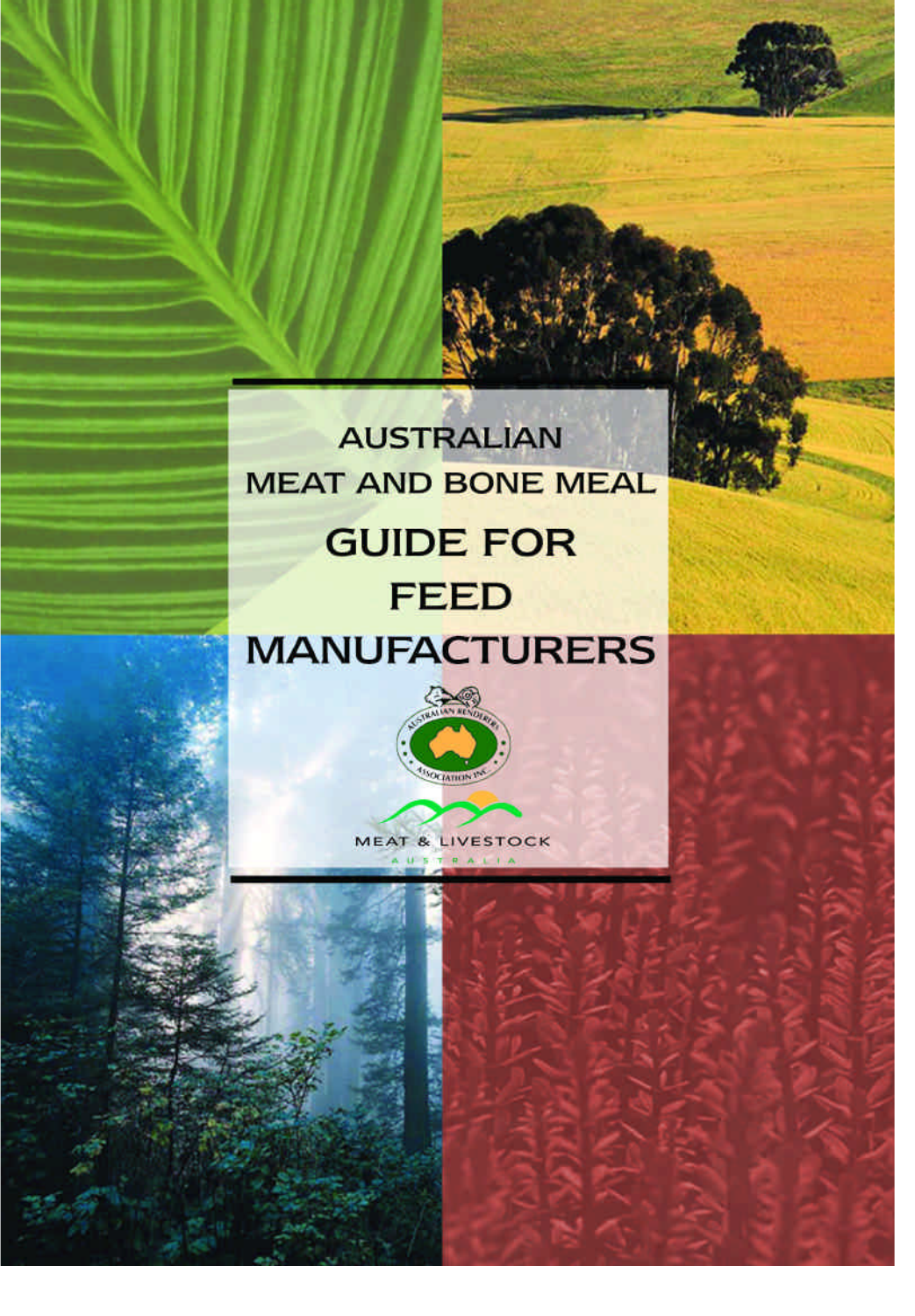#### Australian Meat and Bone Meal Guide for Feed Manufacturers

© Meat and Livestock Australia 2003 Published by Meat and Livestock Australia Ltd ABN 39 081 678 364 (MLA) November 2003 ISBN: 1 74036 395 7

#### Disclaimer:

Care is taken to ensure the accuracy of information in this publication. However MLA cannot accept any responsibility for the accuracy or completeness of the information or opinions contained in the publication. Readers should make their own enquiries in making decisions concerning their interests. Reproduction in whole or in part of this publication is prohibited without the prior written consent of MLA.

#### Contact:

Meat and Livestock Australia Ltd Tel: (02) 9463 9166 Fax: (02) 9463 9182 Level1, 165 Walker Street, North Sydney, NSW, 2060, Australia www.mla.com.au

#### Compiled by:

Birirrk Associates, VIC, Australia John Aird, Birirrk Associates John Spragg, JCS Solutions.

#### Acknowledgement:

This project was jointly funded by the Australian Renderers Association and Meat and Livestock Australia.

#### Further Information:

This publication provides a summary of data and recommendations relating to Australian MBM. It is not intended to provide an exhaustive review of the use of MBM. Additional technical information, including relevant reference sources used within this publication are available from the document entitled Australian Meat & Bone Meal Nutritional Technical Review. This document provides greater discussion relating to published research work and its application to the use of MBM in animal feeding. This document is available through Meat & Livestock Australia.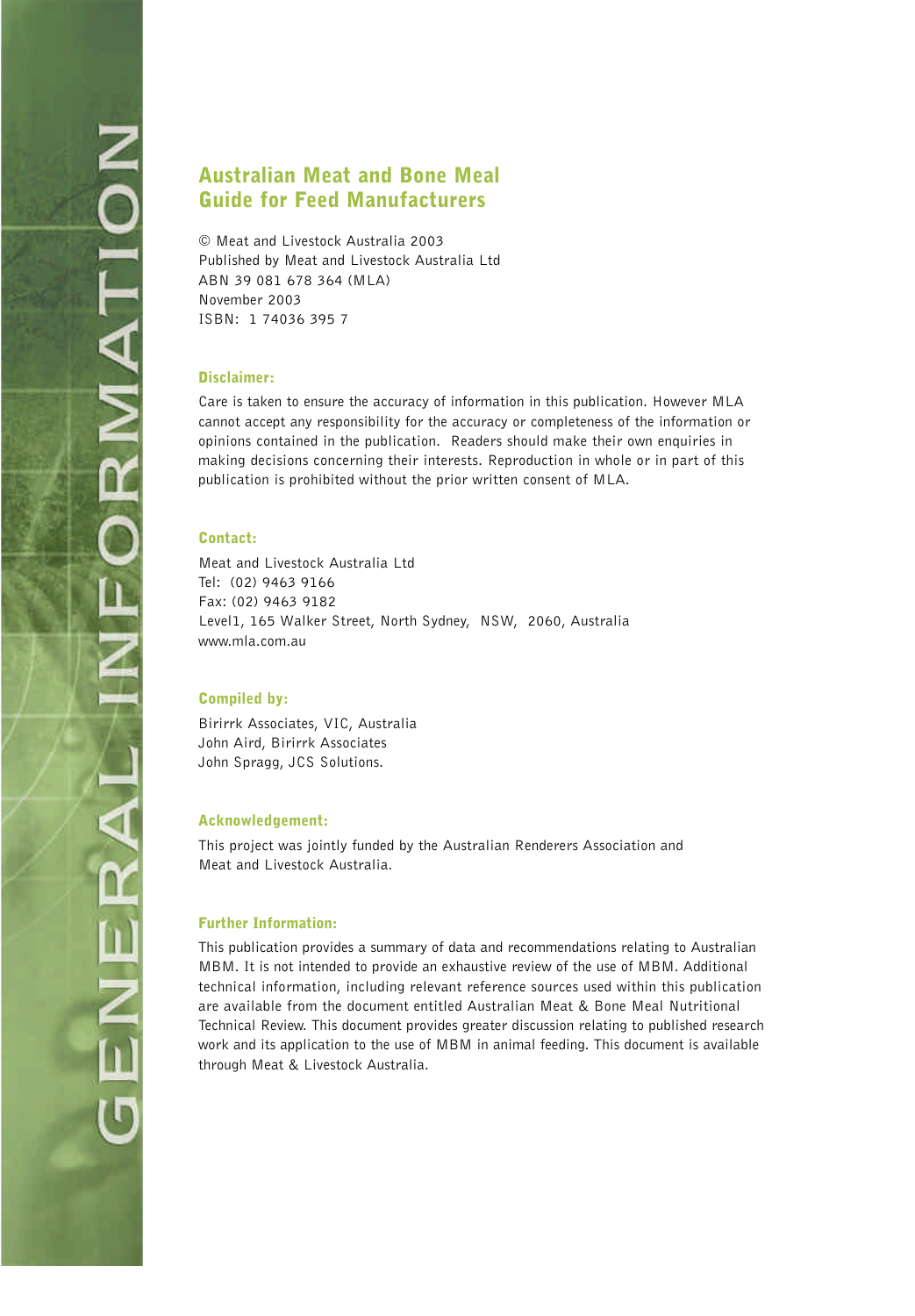#### <span id="page-2-0"></span>[Australian Meat & Bone Meal: In General](#page-3-0) 1

Introduction **1** MBM Processing Systems **1** Batch Rendering 2002 1 and 2003 1 and 2003 1 and 2004 1 and 2004 2 and 2004 2 and 2004 2 and 2004 2 and 2004 2  $\sim$  1 Continuous Dry Rendering 2008 12 and 2008 12 and 2008 12 and 2008 12 and 2008 12 and 2008 12 and 2008 12 and 2008 12 and 2008 12 and 2008 12 and 2008 12 and 2008 12 and 2008 12 and 2008 12 and 2008 12 and 2008 12 and 2008 Continuous Wet rendering 2002 12 and 2008 12 and 2008 12 and 2008 12 and 2008 12 and 2008 12 and 2008 12 and 2008 12 and 2008 12 and 2008 12 and 2008 12 and 2008 12 and 2008 12 and 2008 12 and 2008 12 and 2008 12 and 2008 Effectiveness of Heat Treatments 2 **Quality Assurance** 2 **2** Microbial Presence<br>
1992 - Constantino Bacteria<br>
2008 - September 2008 - September 2008 - September 2008 - September 2008 - September 2008 - September 2008 -Vegetative Bacteria Spore-Forming Bacteria 3 Bovine Spongiform Encephalopathy (BSE) **4**<br>
Freshness **5** Freshness 5 Biogenic Amines **5** Chemical Residues 6 Proximate Analysis of MBM<br>Protein Quality **6** Protein Quality 7 Pepsin Digestibility **7** Multi-enzyme Assays 7 Total Amino Acids **8** Ash Content 9 Fat Content **9** Effect of Processing upon MBM Quality 10 and the state of the state of the state 10 and 10

| <b>Poultry</b>                  | 11 |
|---------------------------------|----|
| Introduction                    | 11 |
| Energy                          | 11 |
| Amino Acids                     | 11 |
| Minerals                        | 12 |
| Poultry recommendations for use | 12 |

| Pig                         | 13 |
|-----------------------------|----|
| Introduction                | 13 |
| Energy                      | 13 |
| Amino Acids                 | 13 |
| Minerals                    | 14 |
| Pig recommendations for use | 14 |

#### [Aquaculture](#page-17-0) 15

| 15 |
|----|
| 15 |
| 15 |
| 15 |
| 16 |
|    |
|    |

#### [Petfood](#page-19-0) and the contract of the contract of the contract of the contract of the contract of the contract of the contract of the contract of the contract of the contract of the contract of the contract of the contract of th

 $\tilde{\mathbf{u}}$ 

 $\overline{\mathcal{A}}$ 

| Introduction                    | 17 |
|---------------------------------|----|
| Energy                          | 17 |
| Amino Acids                     | 17 |
| Minerals                        | 17 |
| Palatability                    | 17 |
| Labelling                       | 18 |
| Petfood recommendations for use | 18 |
|                                 |    |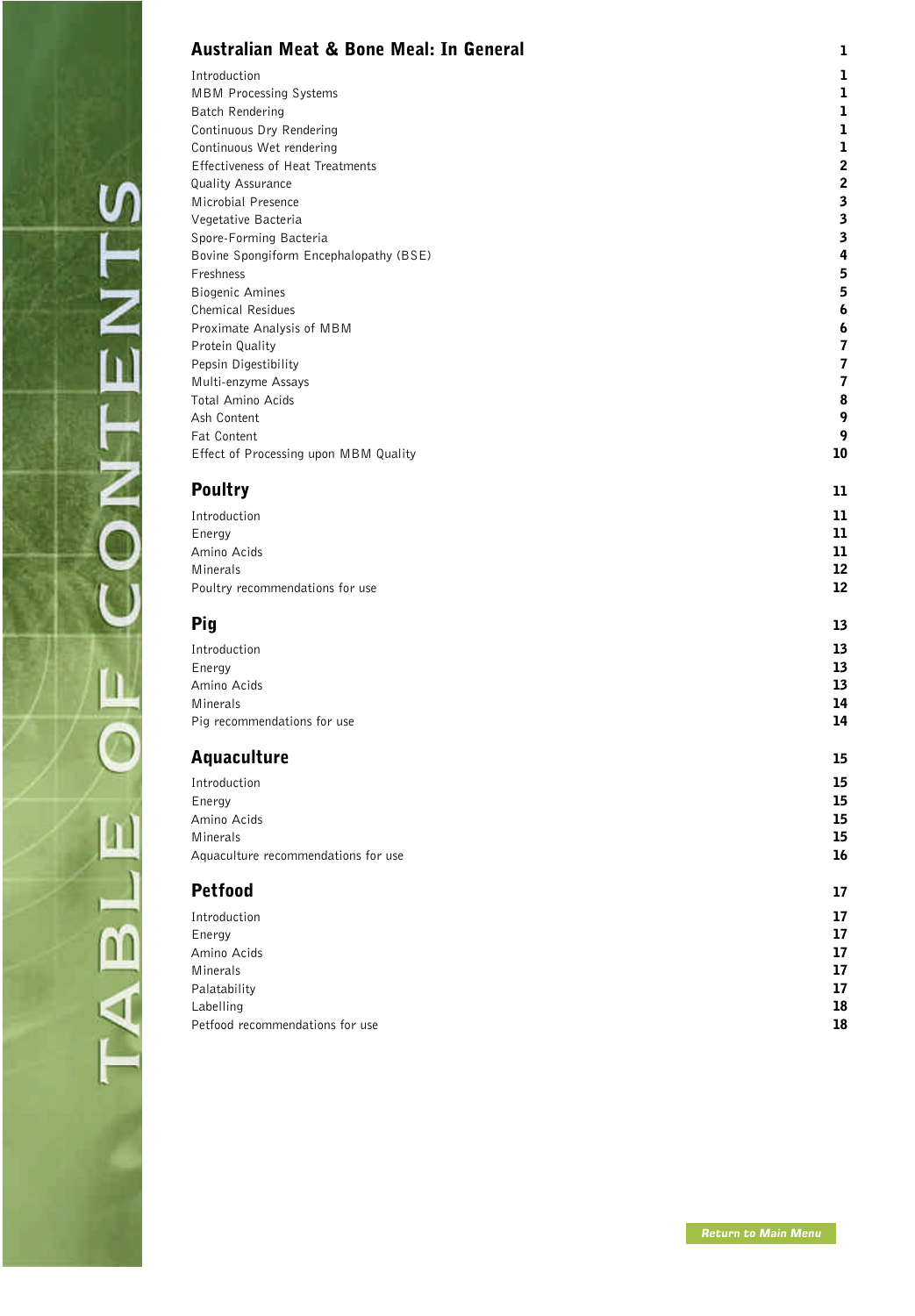# <span id="page-3-0"></span>*AUSTRALIAN MEAT & BONE: IN GENERAL*

### *Introduction*

Meat and Bone Meal (MBM) is the product obtained by rendering, drying and grinding of mammalian tissues and bones from animals produced for human consumption, exclusive of hair, wool, hide, except where it is naturally adhering to heads and hoofs. The recycling of these materials into MBM provides a source of high quality nutrients for use in animal feeds.

This document provides a summary of relevant issues and data, together with recommendations of the use of Australian MBM in animal feeding.

### *MBM Processing Systems*

Australia has a variety of rendering systems designed to process meat industry co-products into valuable ingredients for the animal fed industry.

A survey of 114 Australian renderers in 1996 sought details of equipment used, types of raw materials and heat treatments. The following information is a summary of the principal rendering systems used in Australia based on this survey:

#### Number of Australian rendering establishments using the principal rendering systems

| <b>Type of rendering</b> | <b>Number of plants</b> |
|--------------------------|-------------------------|
| Batch dry rendering      |                         |
| Continuous dry rendering |                         |
| Wet rendering            | 1 Q                     |

Source: ARA

There are an estimated 110 rendering plants operating 122 different rendering systems

#### *Batch Rendering*

A total of 60 establishments use batch dry rendering and 29% used a pressure cycle. These plants are mostly small and most do not export but there are several larger plants that can supply pressure cooked meal if required by customers.

### *Continuous Dry Rendering*

A total of 43 establishments operate continuous dry rendering. Most use the Keith or Stampco tube-cluster type of rendering vessels. Four establishments use disc-type rendering vessels.

#### *Wet rendering*

A total of 19 establishments operate wet rendering systems. These include:

- Stord wet pressing system with disc drier
- MIRINZ low temperature rendering with cascading rotary or disc drier
- Alfa Laval with cascading rotary or batch cookers to dry meal
- Pfaudler with cascading rotary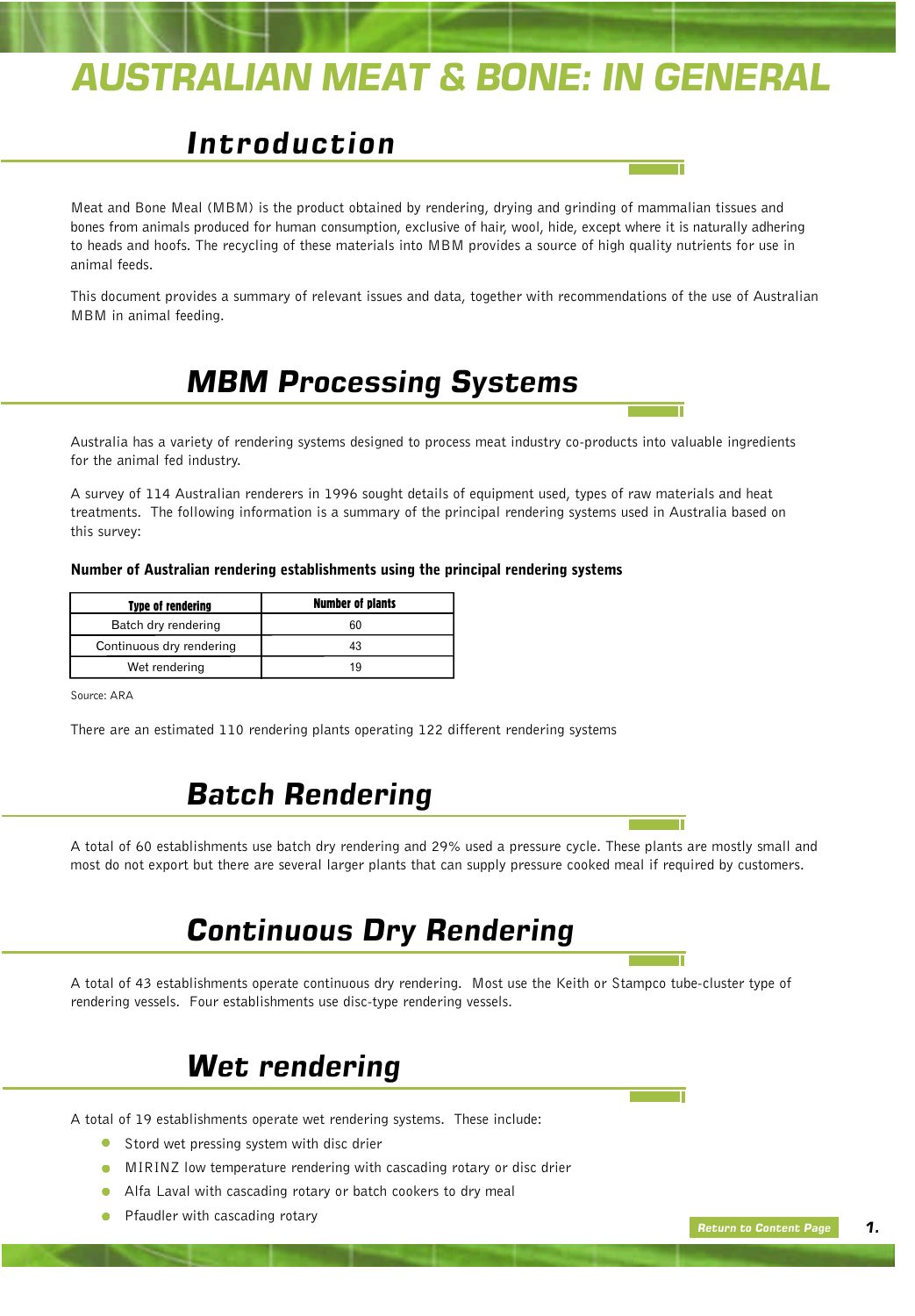### *Effectiveness of Heat Treatments*

Australia's rendering plants generally use non-pressure systems unless they are manufacturing product for a market which specifically requires a pressure cycle (such as EU). Investigations of continuous dry rendering systems without pressure treatment have shown that spore forming bacteria can be inactivated without pressure treatment at end point temperatures of 110-115°C.

Australian rendering heat treatments are equal to or exceed model rendering systems that have been shown to be effective in inactivating spore forming bacteria. The Australian Standard for Hygienic Rendering of Animal Products (AS 5008:2001) requires plants to verify that their process inactivates spore-forming bacteria. Plants complying with this Standard are regularly audited to ensure these conditions are met.

Australian rendered product is predominantly produced from non-pressure lower temperature plants which are less likely to damage amino acid quality but provide quality assured and safe ingredients for use in animal feeds.

### *Quality Assurance*

Australian renderers have been at the forefront of developing quality assurance to improve the integrity and ever increasing standards for food safety.

The Australian Renderers Association launched its Code of Practice in 1994 with the first companies becoming accredited shortly after. The code has been upgraded a number of times subsequently and in 2001 provided the basis for the Australian Standard for Hygienic Rendering of Animal Products (AS 5008:2001).

The Standard encompasses quality assurance components relevant to rendering reflected under ISO 9002 guidelines. It also requires application of Hazard Analysis and Critical Control Point (HACCP) methods.

This standard to which all producers will be required to comply, establishes clear rules to ensure:

- $\bullet$ Documented procedures and processes are in place to assure the production of safe rendered product
- $\bullet$ Construction of facilities provides safe and hygienic processing and prevents contamination of product.

The standard incorporates two levels of microbiological safety. Firstly a validation that the heat process used destroys pathogens and secondly that the process is monitored by means of regularly sampling and testing for the absence of Salmonella.

Surveys of the incidence of Salmonella are undertaken by industry to measure MBM producer compliance. Individual companies are regularly audited by independent third party auditors to ensure they comply with the standard.

Individual companies are regularly audited to ensure compliance with the Standard. Those that comply are given an ARA accreditation number which may be provided to customers to ensure product received is produced according to the conditions of the standard.

In addition, the Standard of the Australian Renderers Association have developed two other initiatives:

- **•** Formal training of plant operators and management in safe and hygienic rendering techniques (over 400 rendering plant personnel have been accredited in hygienic production of rendered animal products), and
- **Bi-annual industry International Symposiums focussed on improvement to quality for its customers.**

Both have contributed to significant changes to product hygiene and quality.

Australian producers of MBM were the first to adopt ISO 9000 principles and formally train plant personnel in product safety. Their record of achievement is enviable.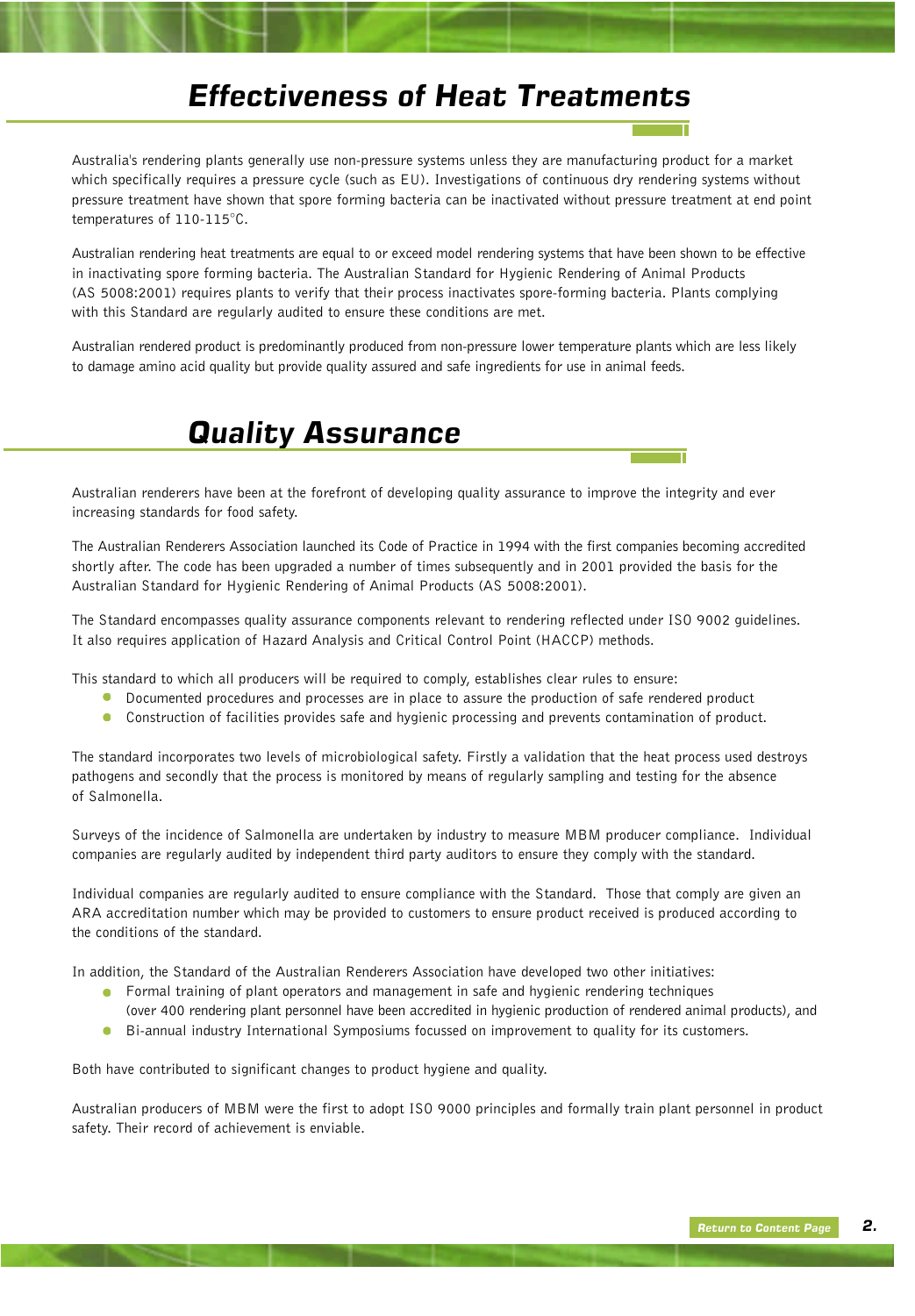### *Microbial Presence*

The raw materials used to produce MBM contain various levels of micro-organisms and the rendering process is used to destroy these potentially harmful pathogens.

#### *Vegetative Bacteria*

Vegetative bacteria are relatively sensitive to heat. All are effectively destroyed in the rendering process. The processing temperatures used in rendering of between 115-135°C are more than sufficient to kill Salmonella and other vegetative bacteria.

#### *Spore-Forming Bacteria*

Spore-forming bacteria are more resistant to heat processing. Experiments on continuous dry rendering equipment have shown that spores of Clostridium sporogenes, a particularly heat resistant spore, inoculated into rendered material were inactivated when the temperature reached 110-115°C.

Salmonella may recontaminate MBM after it has been cooked during handling and storage; this is however equally likely with other raw materials such as grains and vegetable protein meals.

A review of Salmonella epidemiology recognised that raw materials such as soybean meal are often contaminated with Salmonella and that the focus placed upon Salmonella in MBM is greater than the risk analysis would warrant. The analysis of review is presented below.

|                    | <b>Country</b>     |         |            |        |                       |
|--------------------|--------------------|---------|------------|--------|-----------------------|
| <b>Ingredient</b>  | <b>Netherlands</b> | Germany | <b>USA</b> | Canada | <b>United Kingdom</b> |
| Animal Proteins    | 6%                 | 6%      | 56%        | 20%    | 3%                    |
| Vegetable Proteins | 3%                 | 26%     | 36%        | 18%    | 7%                    |
| <b>Grains</b>      |                    | 3%      |            | 5%     | 1%                    |
| <b>Fish Meal</b>   |                    |         |            | 22%    | 22%                   |

#### Incidence of Salmonella in Feed Ingredients

Source: Hamilton, 2002

The moisture level of meat meal between 4 and 10% provides too little moisture to support microbial growth. Salmonella found within MBM is not stable and does grow, over time the level of Salmonella present declines, work completed identified that MBM samples found to be positive for Salmonella declined in percent positive samples by 2% per week from the time of manufacture. MBM once cooked and dried is not a suitable medium for Salmonella growth and recontamination post rendering does not foster increases in contamination through Salmonella growth.

Published data on Salmonella levels in raw materials identifies all raw materials as being potential sources of Salmonella. The relative risk of Salmonella contamination within the finished feed is based upon the level of incidence and the inclusion level of that ingredient within the finished feed. Shown below are risk factor calculations for a feed formulation based upon the data shown above.

#### Relative Risk of Salmonella Contamination in Complete Feed

| <i><u><b>Ingredient</b></u></i> | Amount in formula % | Incidence %  | <b>Risk Factor Range</b> |
|---------------------------------|---------------------|--------------|--------------------------|
| <b>Grain</b>                    | 66.9                | $1.0 - 5.0$  | .669-3.345               |
| Vegetable Meal                  | 24.9                | 7.0-36.0     | 1.743-8.964              |
| <b>Fish Meal</b>                | 2.2                 | 22           | 0.484                    |
| Meat Meal                       | 3.0                 | $3.0 - 56.0$ | $.09-1.68$               |

Source: Hamilton, 2002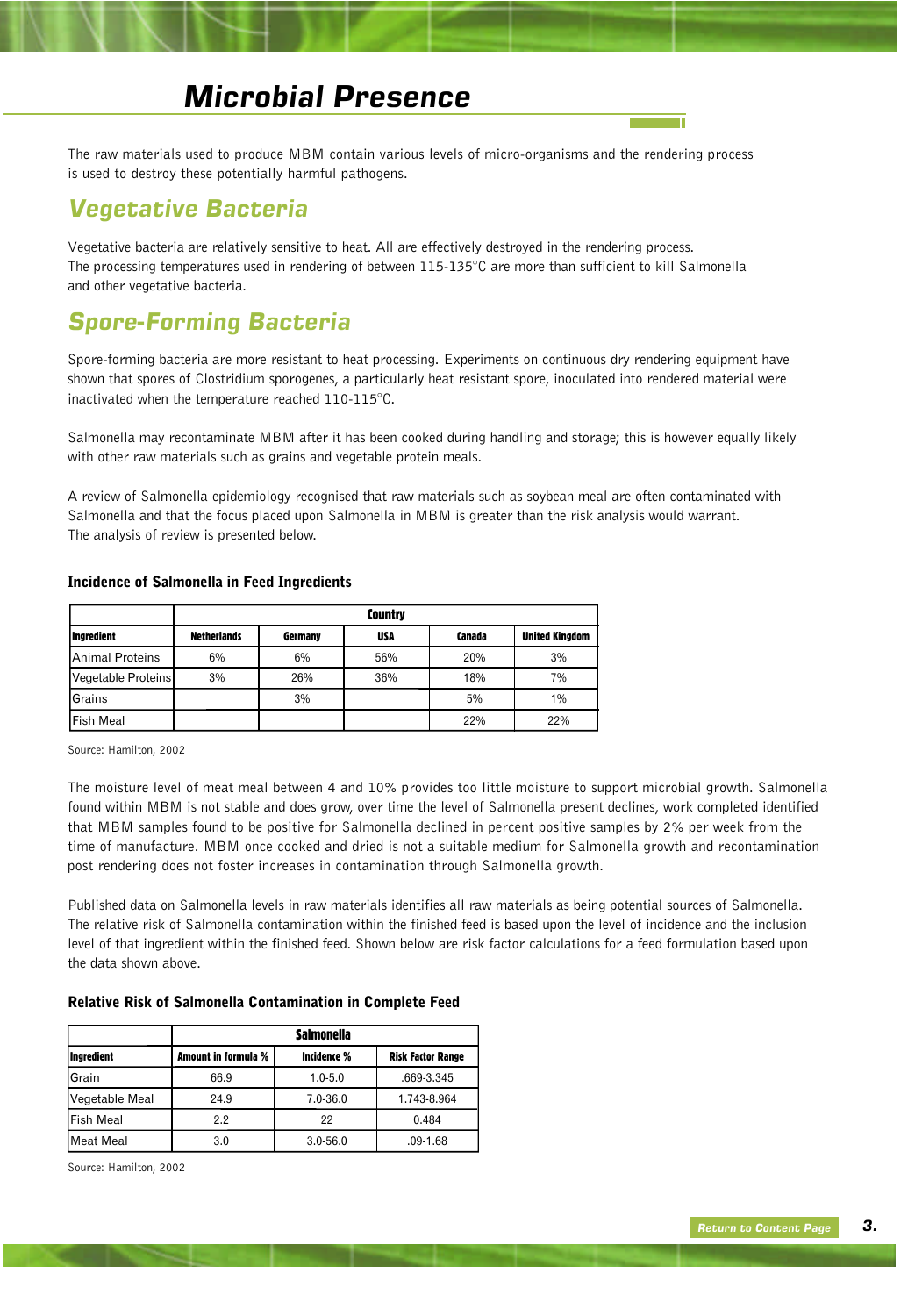The greatest Salmonella risk is found from use of raw materials such as grains and vegetable protein meals with higher inclusion levels. Even when MBM is taken as having a potentially high incidence, it remains a lower risk due to its lower inclusion rate than vegetable protein meals.

The significance of Salmonella within feed relative to other sources of Salmonella has been identified. The results shown below found feed to be a significantly lower reservoir of Salmonella when compared to other associated farm sources.

| <b>Reservoir</b>  | <b>Number samples</b> | % Positive |
|-------------------|-----------------------|------------|
| Employee footwear | 93                    | 17.2%      |
| Cats              | 22                    | 13.6%      |
| Drinking water    | 33                    | 12.1%      |
| Mice/rodents      | 59                    | 10.2%      |
| Floor material    | 471                   | 7.9%       |
| <b>Flies</b>      | 95                    | 7.4%       |
| Feed              | 100                   | 2.0%       |

#### Reservoirs of Salmonella Contamination on Illinois Swine Farms

Source: Weigal et al. 1999

The use of pelleting and the temperature and pressure generated within the conditioning chamber and die face have been recognised for many years as being capable of reducing Salmonella levels contained within feed raw materials. These feed processing techniques together with use of organic acids have been demonstrated to effectively produce feeds free of Salmonella even when the raw materials in use are identified as containing Salmonella.

# *Bovine Spongiform Encephalopathy (BSE)*

BSE is a chronic degenerative disease that affects the central nervous system of cattle. Since the initial disease identification in the United Kingdom in 1996, the disease has been identified within other European countries, Japan in 2001 and Canada in 2003. Due to the incubation period of 2-8 years, disease identification is delayed, the disease is however not easily passed from animal to animal and is not considered contagious.

Australia is free of BSE and all other transmissible spongiform encephalopathy (TSE) such as Scrapie and Chronic Wasting Disease. The European Commission (EC) publishes an assessment of the geographic BSE risk (GBR) for countries. Australia has received the highest GBR Level 1 rating, meaning the EC considers that in Australia "it is highly unlikely that domestic cattle are (clinically or pre-clinically) infected with the BSE agent".

The GBR Level 1 rating provides the highest level of assurance to countries importing Australian MBM that it is produced in a BSE-free country.

The key measures Australia has taken to ensure it remains BSE free are:

- 1. Strict quarantine controls and restrictions on imports of live animals, genetic material and animal feed stuffs;
- 2. Implementation of a ban on the feeding of mammalian protein to ruminants; and
- 3. Initiation of a TSE surveillance program involving comprehensive monitoring which meets the endorsed World Organisation of Animal Health (OIE) code on BSE.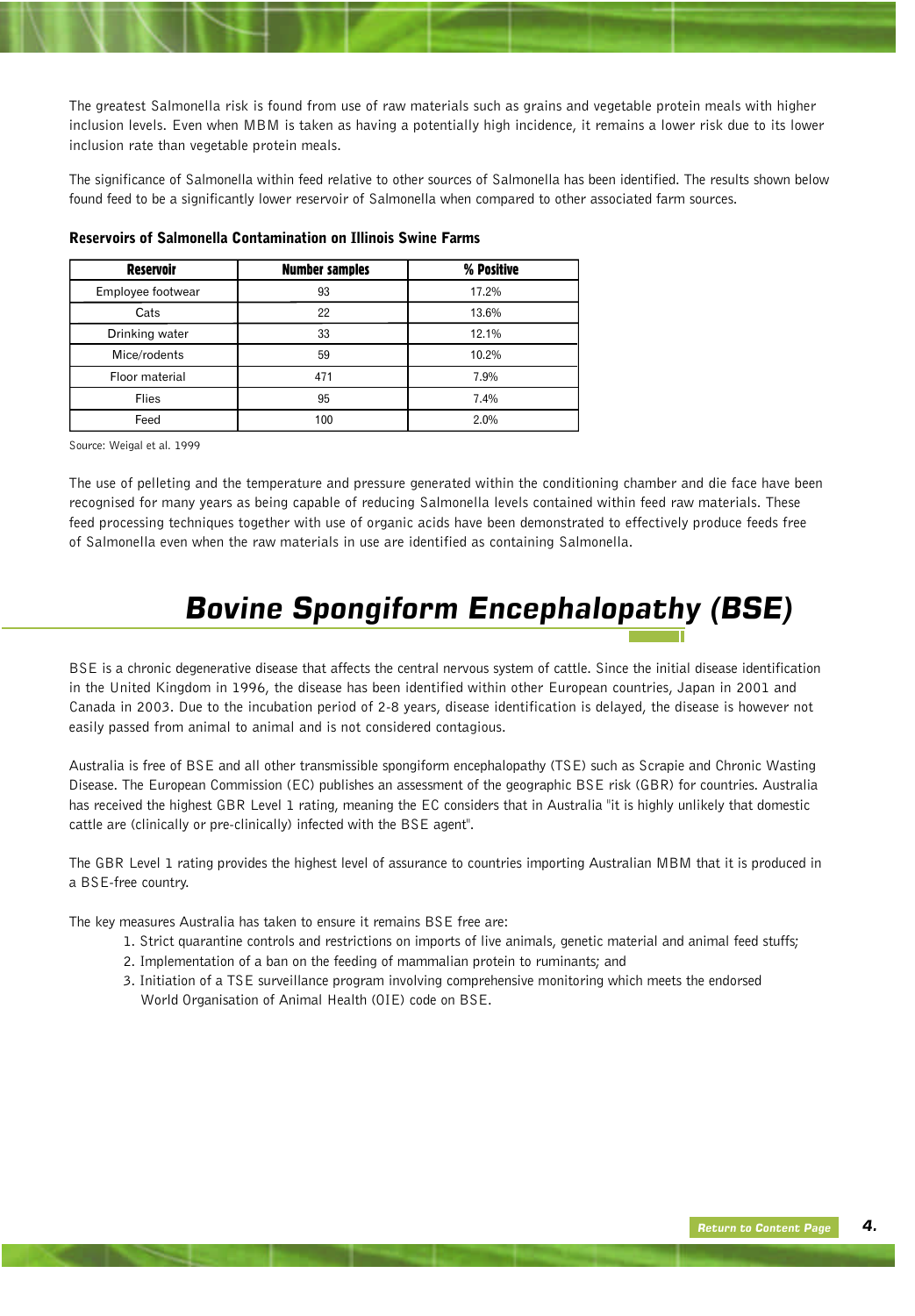#### *Freshness*

MBM contains fat which is largely in a saturated form and can be subject to oxidative rancidity. Oxidation is the degradation process that occurs at the double-bond in the glyceride structure, because presence of double-bonds infers unsaturation, then naturally the more unsaturated a fat, the greater the chance of rancidity. The initial step in rancidity is the formation of free radicals which become susceptible to attack by atmospheric oxygen (and mineral oxides) which form unstable peroxide free radicals.

The practical control mechanism to prevent rancidity is through the use of antioxidants which function as free radical acceptors. Under extreme environmental conditions and where MBM is held for longer periods in storage and transport, antioxidants are used as a means of protecting MBM from rancidity.

### *Biogenic Amines*

Biogenic amines are the breakdown products of amino acids found in a range of foods including fish, cheese, wine, beer, processed meat, chocolate and fruit. Biogenic amines are found in animal protein meals such as MBM, fish meal and poultry meal.

Micro-organisms containing decarboxylase enzyme convert free amino acids into biogenic amines by decarboxylation. Lysine and histidine are converted into cadaverine and histamine while ornithine, glutamine and arginine are the precursors for putrescine. The production of biogenic amines in MBM requires the presence of bacteria containing decarboxylase enzyme, free amino acids and conditions which favour microbial growth. The rendering process uses temperatures which eliminate microbes and reduces moisture content which results in a stable meal product. The critical period is between animal slaughter and the initiation of the rendering process. Minimising this time period and correct storage and handling of raw materials are essential in reducing biogenic amine levels.

Biogenic amines are broken down in the digestive tract of animals by the enzymes mono-amino-oxidase and di-aminooxidase. Pigs have a greater capacity to breakdown biogenic amines. Their impact upon poultry only occurs when high concentrations exceed the digestive enzymes capacity to break them down.

Experimental trials have demonstrated that biogenic amines added to poultry diets at very high levels impact upon liveweight gain and bird health. However other work has been unable to find any affect of biogenic amines on performance. These contradictory results have not clearly identified that biogenic amines found at typical levels within MBM are sufficient to reduce bird performance. The level of biogenic amines are however considered to be a good indicator of the quality of MBM and renderers have responded to nutritional concerns by adopting processing techniques to reduce biogenic amine occurrence.

An Australian study analysing 1,445 samples for biogenic amines in animal by-product meals has been completed. The table below identifies results of this work.

#### Mean concentration and range of putrescine, cadaverine and histamine in Australian by-product meals between 1994 and 1997

| Sample type  | <b>No. of samples</b> | Putrescine(mg/kg) | Cadaverine(mg/kg) | Histamine(mg/kg) |
|--------------|-----------------------|-------------------|-------------------|------------------|
| Fish meal    | 78                    | 102 (7-102)       | 220 (11-1340)     | $570 (< 5-1620)$ |
| Poultry meal | 387                   | 82 (7-1320)       | $121 (< 5-1350)$  | $19 (< 5-167)$   |
| Meat meal    | 835                   | $21 (< 5 - 695)$  | $29 (< 5 - 680)$  | $10 (< 5-258)$   |
| Feather meal | 120                   | $31(5-267)$       | $42 (< 5-159)$    | $5(<5-90)$       |
| Blood meal   | 25                    | $13 (-5-223)$     | $7 (< 5-280)$     | $4(5-36)$        |

Source: den Brinker, 2003

These results identify MBM as having lower levels of biogenic amines than levels found in fish meal and poultry meal. Renderers of products with higher levels of biogenic amines have responded in changing processing techniques to manufacture MBM with lower levels of biogenic amines.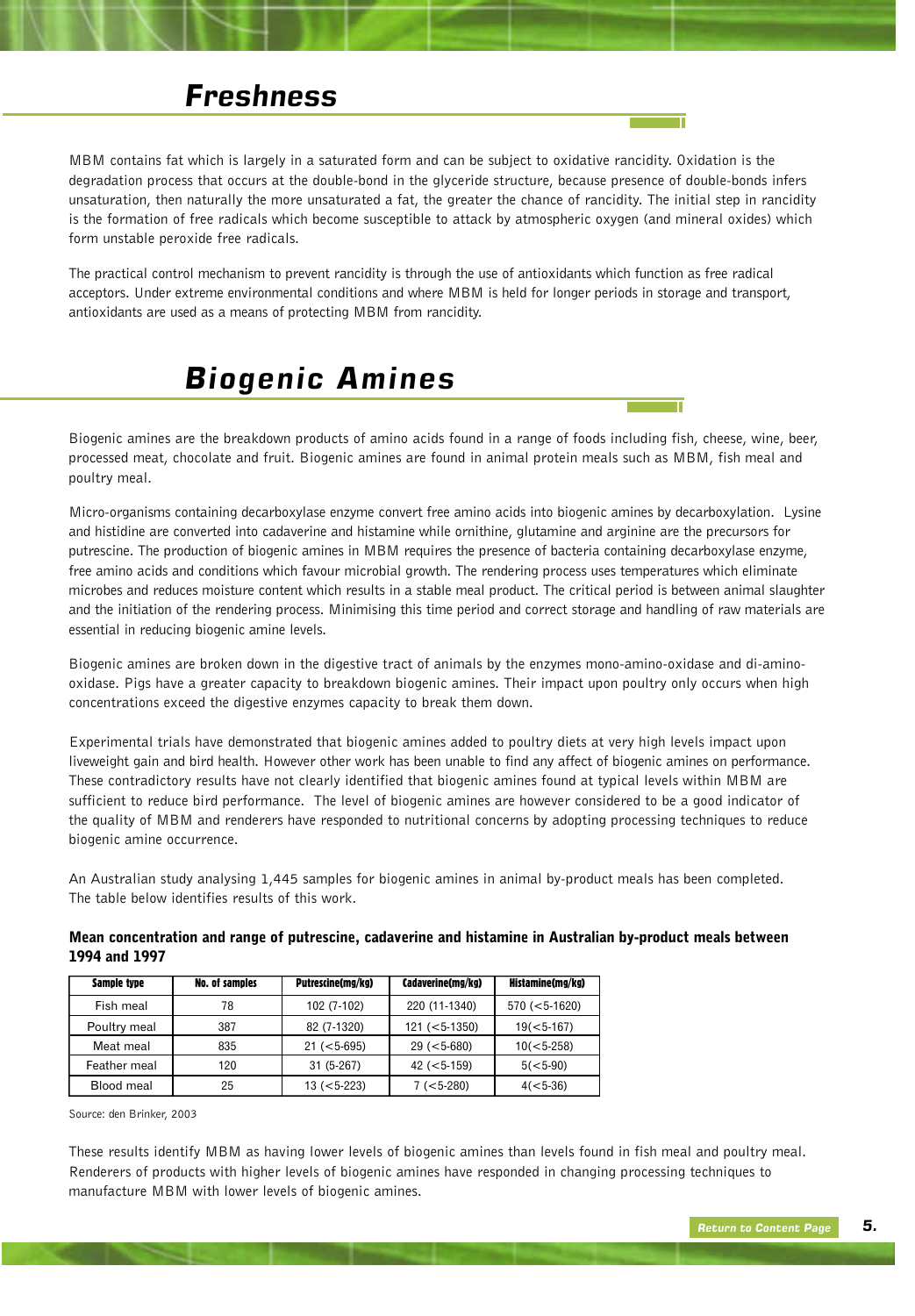### *Chemical Residues*

Australia has one of the best track records in the world for producing high quality beef and sheep meats which are chemical residue free. Australian beef and lamb is exported to all points of the globe and it must meet exacting standards in countries such as Japan and the USA. As part of the slaughter process of cattle and sheep to produce beef and sheep meats, the rendering industry utilises by-products to produce MBM. The same animals producing chemical residue free status beef and sheep meats also result in chemical residue free MBM.

Australian livestock producers take a positive stance with respect to chemical use and this translates into chemical residue free MBM. The fact that Australia has stringent controls on the use of agricultural chemicals and a meat testing programme to identify potential chemical residues offers a major benefit to users of Australian MBM.

### *Proximate Analysis of MBM*

MBM is primarily considered as a high protein raw material which also has added value in supplying energy, minerals and vitamins. Because MBM is derived from animal tissues, it has been used for many years as a reliable source of amino acids. Because of the variation in the combination of raw materials being rendered, differences arise in the proximate analysis of MBM. Due to the increase in the number of sheep and cattle being supplied for human consumption and an increase in the volumes of raw materials and MBM resulting, there has been an increase in the consistency of MBM being supplied from Australian renderers. There has also been a tendency for the abattoir industry to move towards single-species plants. This has also resulted in greater consistency of product from individual processors. MBM is manufactured to meet a number of market requirements and the table below defines specifications for Australian MBM.

|               | <b>45% MBM</b> | <b>48% MBM</b> | <b>50% MBM</b> | <b>55% MBM</b> |
|---------------|----------------|----------------|----------------|----------------|
| Crude Protein | 45% Min        | 48% Min        | 50% Min        | 55% Min        |
| Fat           | 15% Max        | 15% Max        | 15% Max        | 15% Max        |
| Moisture      | 10% Max        | 10% Max        | $10\%$ Max     | 10% Max        |
| Ash           | 38% Max        | 37% Max        | 32% Max        | 30% Max        |

#### Specifications of Australian MBM

Source: NACMA, 1998

The crude protein content of meat and bone meal is specified for products being supplied, the majority of Australian MBM is supplied as a minimum 50% crude protein (as fed basis), the protein content is usually between 50% and 52% protein. Some renderers are implementing systems to fractionate MBM into higher protein (55-60%) lower ash material which is formulated for application in aquaculture feeding.

The National Research Council (NRC) defines proximate analysis data upon which their more detailed specifications (such as amino acids) are based. The following is their data.

#### Nutrient composition of MBM as defined by the NRC 1994

| Crude Protein | 50.4% |
|---------------|-------|
| Fat           | 10.0% |
| Moisture      | 7.0%  |
| Calcium       | 10.3% |
| Phosphorus    | 5.1%  |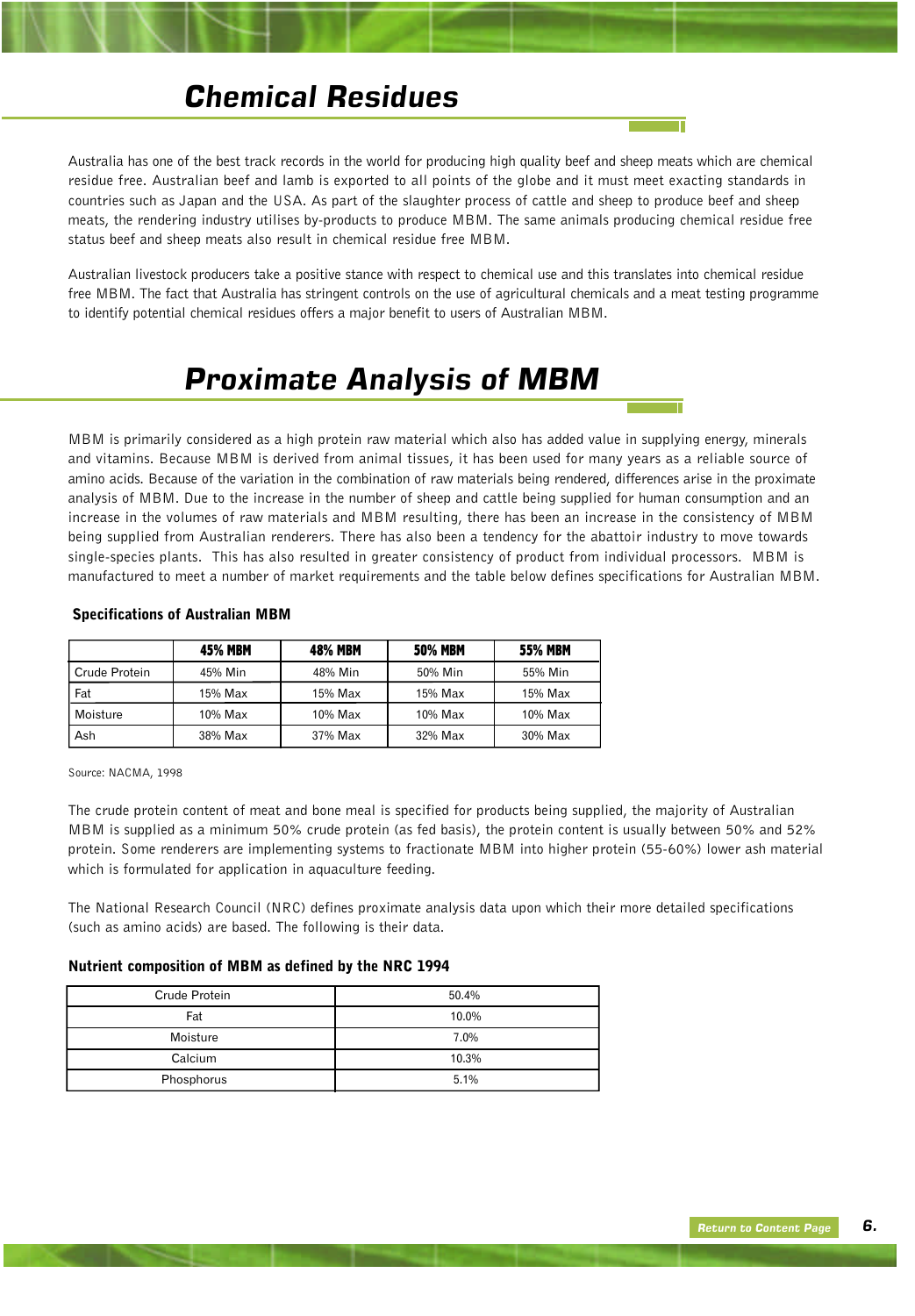### *Protein Quality*

Protein consists of amino acids which form complexes which gives proteins their individual characteristics and properties. These amino acids contain nitrogen at a constant ratio so that analysing raw materials nitrogen content allows a calculation of protein content to be made. Based upon animal proteins containing 16% nitrogen, crude protein is calculated by multiplying the nitrogen content by 6.25.

MBM has high levels of essential amino acids. The amino acid content has a high correlation with the protein content of MBM.

#### *Pepsin Digestibility*

Protein quality can be evaluated using in vitro enzyme digestibility assays. The commonly used pepsin digestibility test has been in use since the 1950's. This analysis is based upon incubating the sample with a single proteolytic digestive enzyme pepsin, undigested protein is separated from released amino acids and peptides. The basis of the assay is to mimic the conditions of a chicken's stomach within a glass flask. The resulting calculation of digestible protein has provided an estimate of animal protein quality. It is of note that the pepsin digestibility assay is not recommended for use in assessing vegetable protein meals and complete feeds due to the carbohydrate complexes which limit the capacity of a single enzyme assay.

The official test calls for the use of a pepsin concentration of 0.2%. Alternate lower pepsin concentrations have been shown to provide greater sensitivity in predicting in vivo protein and amino acid quality of animal protein meals. Alternate non-standard methods utilise 0.02%, 0.002% and 0.0002% pepsin concentrations. The use of lower concentration pepsin is reported to be superior in identifying differences between meat meal sources and the impact of heat treatment upon digestibility. The more dilute pepsin concentrations result in lower digestibility results. Difficulty has been found in correlating pepsin digestibility to in vivo feeding trial digestibility results; this has provided a reduced confidence in the use of the test.

The major advantage of pepsin digestibility assays is the use of a relatively simple, rapid and low cost assay. It continues to be used as a means of discriminating between high and low results. Inadequate grinding and incubation, results in low assay results which underestimate the samples digestibility. The assay is further limited through the use of a single enzyme when the animals digestive tract in a complex system with multi-enzymes.

Utilising 0.2% pepsin within the assay, pepsin digestibility for Australian MBM will be in the range 85-92%, with some specialised MBM achieving higher digestibility. The Australian standard requires all MBM to be manufactured and supplied with a minimum 85% pepsin digestibility.

#### *Multi-enzyme Assays*

The use of a combination of enzymes has been used to assess in vitro digestibility for a wider range of protein sources. This assay is based upon incubating samples with a combination of trypsin, chymotrypsin and peptidase; the resulting decline in pH is measured, this being found to correlate with protein digestibility in vivo.

#### *Potassium Hydroxide Protein Solubility Assay*

This is a chemical assay which measures the solubility of protein when samples are mixed with 0.2% KOH. The assay was developed for use with vegetable protein meals to measure over processing and protein damage caused by heat. When applied to soybean meal, canola meal and sunflower meal, protein solubility is correlated with in vivo digestibility.

Studies have identified that the KOH protein solubility assay is not significantly correlated with MBM in vivo protein digestibility. Although this test is widely used within the North American feed industry, it is not recommended for use in assessing MBM quality.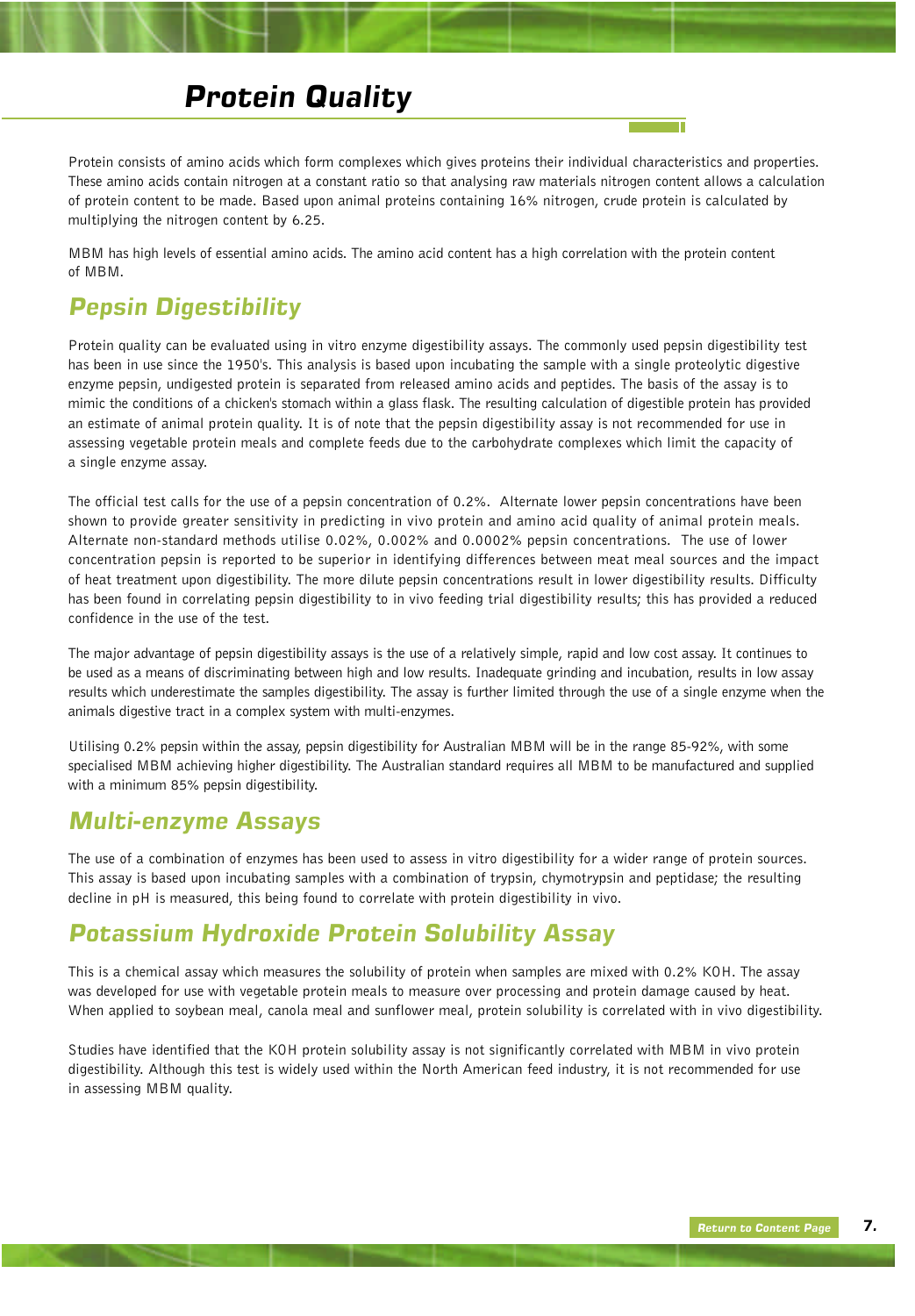### *Total Amino Acids*

MBM is an excellent source of amino acids. Amino acid analyses are completed using acid hydrolysis, followed by ion-exchange chromatography. Because tryptophan is destroyed and methionine and cystine are partially destroyed by acid hydrolysis, these amino acids are determined in separate analyses. Amino acid analysis is difficult and complicated, requiring laboratory expertise and precision which is limited to a number of specialist laboratories operating in the world. Companies supplying synthetic amino acids have retained facilities capable of providing ongoing amino acid analytical services.

 $\overline{\mathbb{T}}$ 

#### Amino Acid Recommended Levels in MBM:

|                         | <b>Recommended</b> |
|-------------------------|--------------------|
| Lysine (%)              | 2.75               |
| Methionine (%)          | 0.68               |
| Cysteine (%)            | 0.50               |
| Met + $Cys$ (%)         | 1.18               |
| Threonine (%)           | 1.70               |
| Tryptophan (%)          | 0.30               |
| Isoleucine (%)          | 1.45               |
| Leucine (%)             | 3.20               |
| Valine (%)              | 2.30               |
| Histidine (%)           | 1.10               |
| Arginine (%)            | 3.50               |
| Glycine (%)             | 6.75               |
| Serine (%)              | 2.00               |
| Glycine + Serine (%)    | 8.75               |
| Phenylalanine (%)       | 1.80               |
| Tyrosine (%)            | 1.20               |
| Phe $+$ Tyrosine $(\%)$ | 3.00               |
| Aspartic acid (%)       | 3.75               |
| Glutamic acid (%)       | 5.85               |
| Proline (%)             | 4.20               |
| Alanine (%)             | 3.80               |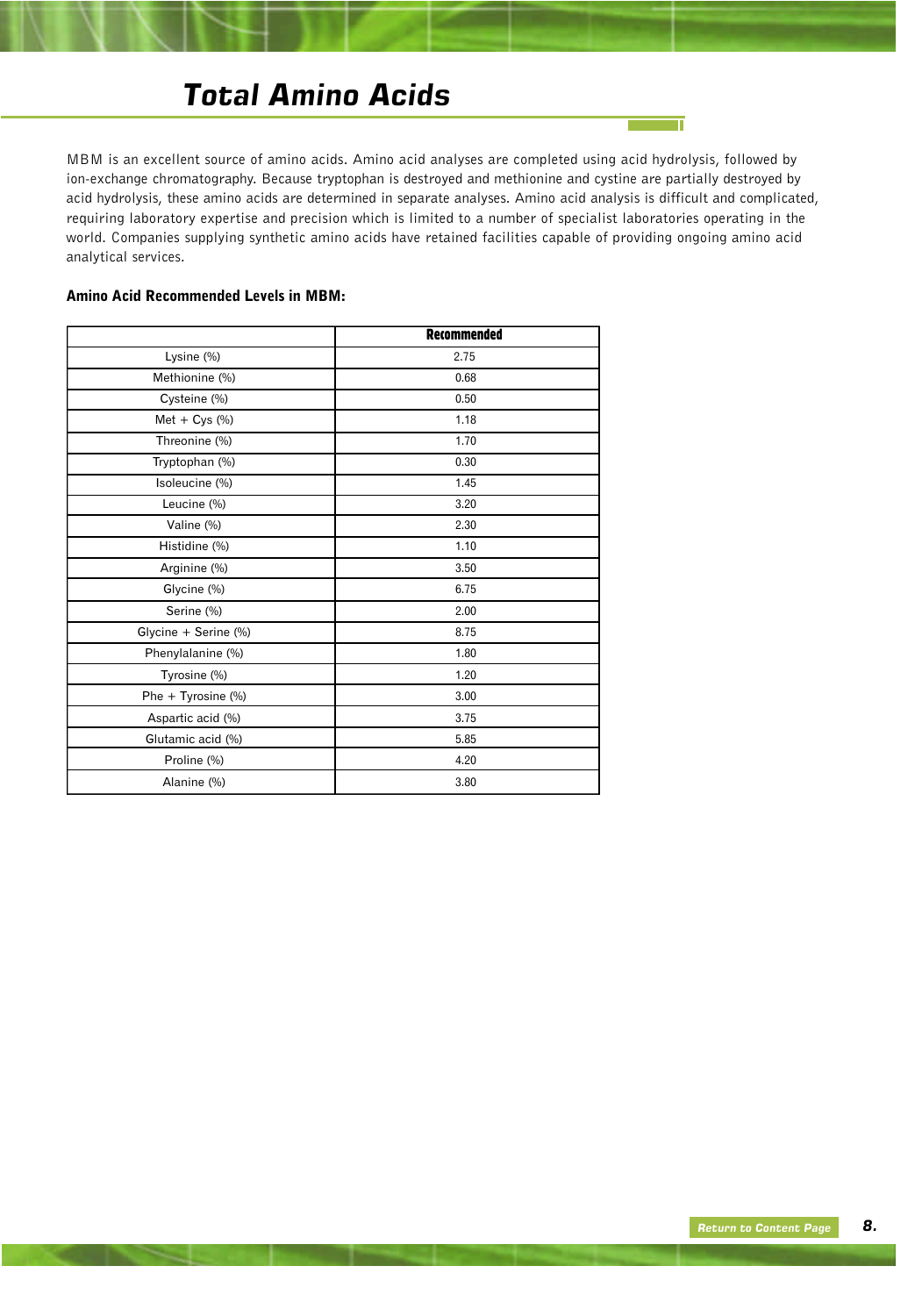### *Ash Content*

The ash component of MBM is principally the mineral derived from bone, together with lesser amounts of minerals contained within animal tissues which are rendered. Bone supplies approximately 99% of the calcium and 80% of the phosphorus found within MBM, whereas 30% of the magnesium is found in non-bone component of the ash. Bone is made up largely of calcium phosphate in an organic complex. Within MBM, calcium and phosphorus are generally within the ratio 2:1.

| <b>Mineral</b> | <b>50% MBM</b> | 48% Soybean Meal |
|----------------|----------------|------------------|
| Calcium        | 10.3%          | 0.27%            |
| Phosphorus     | 5.1%           | 0.62%            |
| Magnesium      | 1.12%          | 0.30%            |
| Sodium         | 0.70%          | 0.02%            |
| Potassium      | 1.45%          | 1.98%            |
| Chlorine       | 0.69%          | 0.05%            |
| Sulphur        | 0.50%          | 0.44%            |

#### Macro Mineral content of MBM compared to soybean meal.

Source: NRC, 1994

MBM is characterised as a protein meal which supplies a highly available source of phosphorus. Unlike plant materials, MBM does not contain phytic acid which binds phosphorus reducing its availability.

#### The level of trace minerals supplied by MBM is compared against other raw materials in the table below.

|                     | <b>Iron</b><br>(mg/kg) | <b>Manganese</b><br>(mg/kg) | <b>Copper</b><br>(mg/kg) | <b>Selenium</b><br>(mg/kg) | Zinc<br>(mg/kg) |
|---------------------|------------------------|-----------------------------|--------------------------|----------------------------|-----------------|
| <b>IMBM</b>         | 606                    | 17                          | 11                       | 0.31                       | 96              |
| Soybean Meal        | 176                    | 86                          | 20                       | 0.27                       | 55              |
| <b>C</b> anola Meal | 142                    | 49                          | 6                        | 1.10                       | 69              |
| <b>Wheat</b>        | 39                     | 34                          | 6                        | 0.33                       | 40              |
| Sorghum             | 45                     | 15                          | 5                        | 0.20                       | 15              |

Source: NRC, 1998

MBM supplies additional quantities of iron and zinc relative to other raw materials.

#### *Fat Content*

The amount of fat within MBM provides a valuable source of energy for animal feeding. Work completed has provided the data below relating to the phospholipid, cholesterol and fatty acid profile from 27 analysed Australian MBM samples.

#### Phospholipid, cholesterol and fatty acid profile of Australian MBM samples, data on an as fed basis.

| Gross Energy | Ash   | Crude Protein | <b>Total Lipid</b> | <b>Total PL</b> | PC   | <b>Cholesterol</b> |
|--------------|-------|---------------|--------------------|-----------------|------|--------------------|
| MJ/kg        | %     | %             | %                  | %               | %    | %                  |
| 117.38       | 27.07 | 55.39         | 11.14              | 0.75            | 0.46 | 0.16               |

Fatty acid data results expressed as g of fatty acid/100g of MBM

| 16:0  | 18:0 | 18:1n-9       | 18:2n-6 | <b>SFA</b>           | <b>MUFA</b> | <b>Total</b> |
|-------|------|---------------|---------|----------------------|-------------|--------------|
| .3.37 | 3.00 | . 51<br>4.5 L | 0.60    | <b>701</b><br>ا ے، ا | 5.16        | 12.56        |

Source: NRC, 1998 Source: Smith et al. 1999 Total PL = Total phospholipid  $SFA = sum$  of saturated fatty acids PC = Phosphatidylcholine MUFA = sum of mono-unsaturated fatty acids

The gross energy results of 17.38 MJ/kg (4154 kcal/kg) compares favourably against 16.74MJ/kg (4000 kcal/kg) found by other researchers.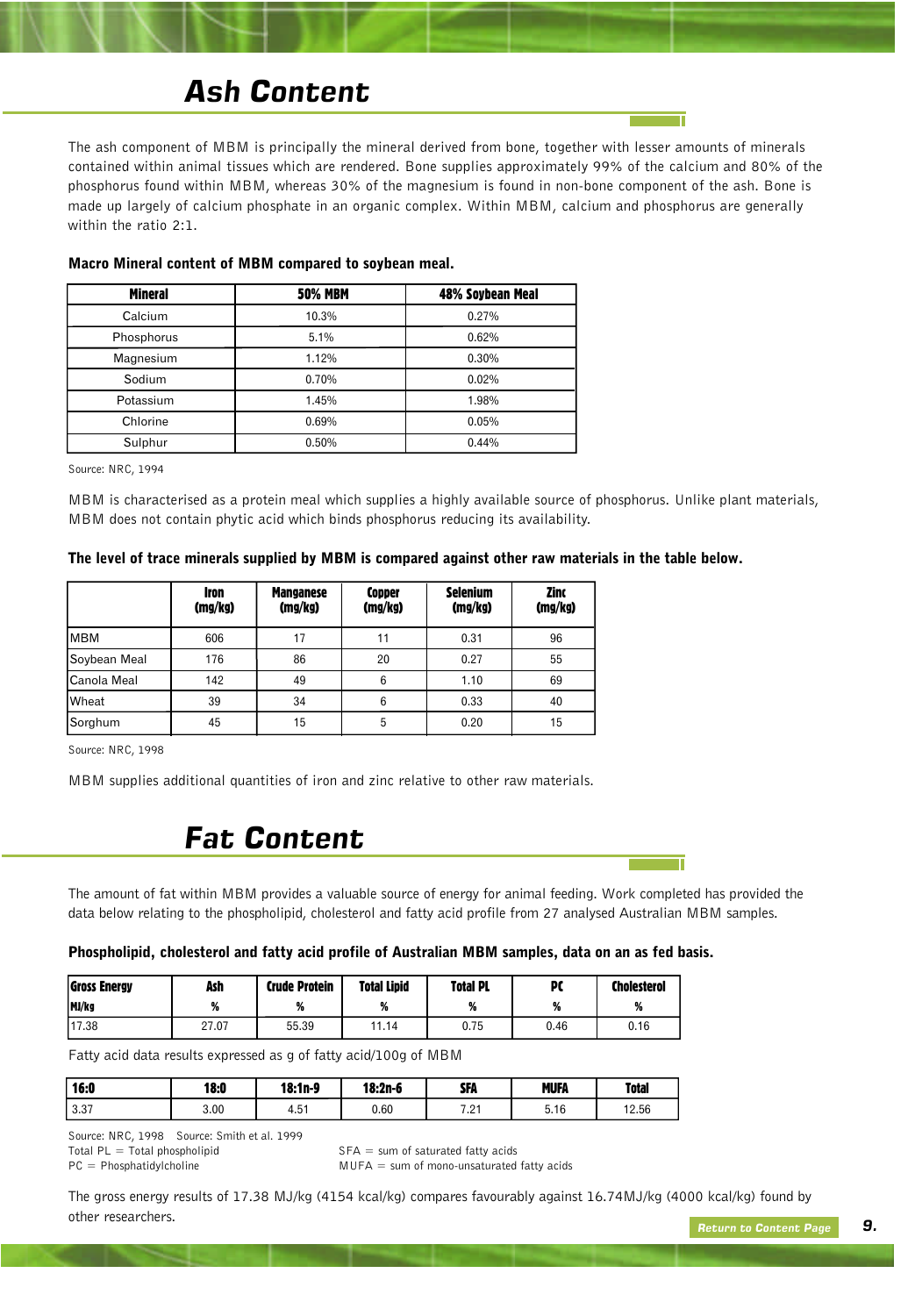### *Effect of Processing upon MBM Quality*

Excessive heat applied to proteins reduces the availability of heat sensitive amino acids. This effect has been identified across a range of protein sources including soybean meal, canola, sunflower and MBM.

Heat treatment can result in three types of nutritional damage:

- 1. Total destruction of amino acids,
- 2. Maillard or browning reactions where free lysine reacts with certain types of sugars such as sucrose, fructose, stachyose and raffinose. Soybean meal contains considerable quantities of soluble sugars and is very susceptible to Maillard reactions during heat treatment. This effect in MBM is less pronounced than in oilseeds due to the low carbohydrate and reducing sugar content of MBM.
- 3. Cross linking between amino acids, this being found in soybean meal and MBM. Cross linked amino acids such as lysinoalanine formation from lysine and lantionine formation from sulphur amino acids, particularly cytiene.

It can be seen that all protein meals, both animal and vegetable sources, are sensitive to heat treatment. Heat is required to reduce anti-nutritional factors such as trypsin inhibitor in soybeans and gossypol in cotton. Heat is an essential component in the manufacture of MBM; the critical factors affecting protein quality are the degree of heating and the length of time this heat is applied.

The Australian rendering industry utilises lower temperature continuous cookers, with ambient air pressure. Conditions recognised as providing a gentler heating of protein are where temperature remains below  $125^{\circ}$ C at zero psi pressure and for minimal time periods. In contrast, processing MBM at 133°C and 3 bars of pressure for 20 min, as required by the EC treatment directive, significantly reduces amino acid digestibility.

Australian MBM is not required to be manufactured under the EC treatment conditions (unless products are produced for export to the EU) as Australia is free from BSE. This provides a significant benefit to users of Australian MBM due to its higher protein quality as it has been manufactured using lower temperature and pressure conditions.

| <b>Amino Acid</b> | 1984 | 1989 | 1990 | 1995 | 1997 | 2000      |
|-------------------|------|------|------|------|------|-----------|
| Lysine %          | 65   | 70   | 78   | 92   |      | 87.5-92   |
| Threonine %       | 62   | 64   | 72   | 89   |      | 80.2-88.9 |
| Tryptophan %      |      | 54   | 65   | -    | 70   | 86.4      |
| Methionine %      | 82   |      | 86   | 91   |      | 87.4-92   |
| Cystine %         |      |      |      |      |      | 76.4      |

#### Digestibility Co-efficients of Selected Amino Acids in Meat and Bone Meal as Reported in the Literature Since 1984

Source: Pearl, 2002

A review of published data relating to MBM shows an improvement over time in defined amino acid digestibility co-efficients. This improvement is recognising the increased performance of renderers and the equipment and conditions under which MBM is manufactured. Most of the original digestibility work in the 1980's and early 1990's was completed using MBM sourced from batch cookers using high temperature, time and pressure conditions. More recent research work has shown MBM manufactured under the correct conditions provides amino digestibilities in excess of 90%.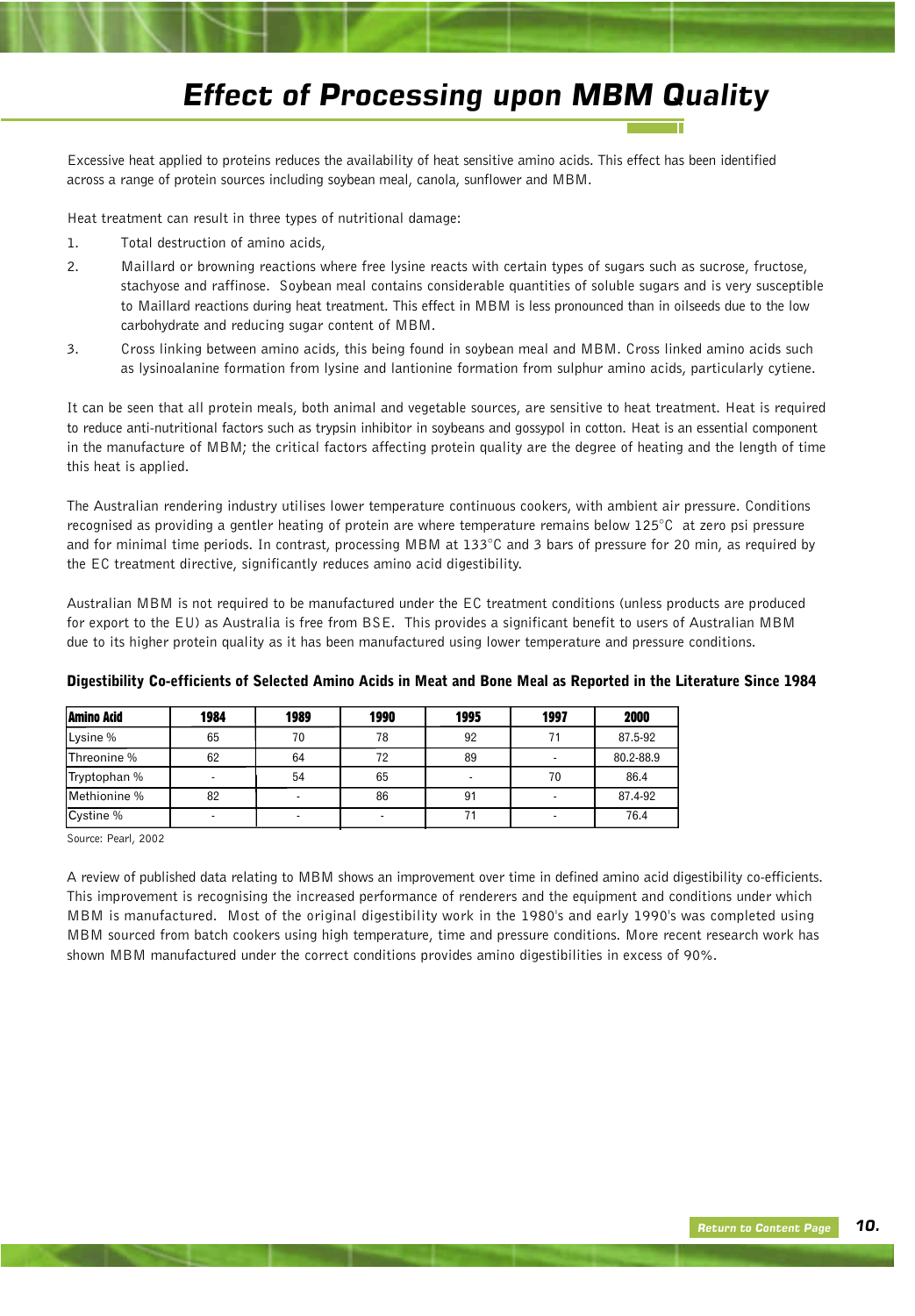### <span id="page-13-0"></span>*MBM Supply of Nutrients in Animal Feeding and Recommended usage rate.*

# *POULTRY*

### *Introduction*

MBM is a valuable raw material which can be used in all classes of poultry feeding. MBM is principally considered as a protein source, but also supplies valuable levels of energy and minerals.

## *Energy*

The gross energy supplied within MBM has been analysed to be in excess of 4000 kcal/kg. Energy content is directly related to the energy supplied from the fat and protein components of MBM.

The metabolisable energy (ME) content of MBM has in recent years undergone considerable reworking, this resulting from views that the published NRC energy levels appear too low.

Several papers have been published which identify higher levels of ME when MBM is included in test diets at more practical levels. This work has demonstrated that a typical 50% protein MBM, containing 10% fat supplies more ME than is identified within NRC 1994:

**Metabolisable energy recommendation for MBM:**

**2500 kcal/kg or 10.46 MJ/kg for broiler chickens 2700 kcal/kg or 11.30 MJ/kg for laying hens.**

## *Amino Acids*

MBM is recognised as being an excellent source of amino acids, the concept of utilising available amino acids recognises that amino acids consumed by the animal are not completely digested and metabolised. Methods to determine amino acid availability are various and include both in vitro and in vivo analyses, the commonest approach is to utilise digestibility studies.

MBM produced under low temperature conditions such as those practiced within Australia results in the supply of a protein source with high digestibility levels, this exceeding 90% for lysine and methionine. The table below provides recommended amino acid digestibility co-efficients for MBM feeding in poultry.

|  |  | Tieal Digestible Amino Acid co-efficients for Australian MBM. |  |
|--|--|---------------------------------------------------------------|--|
|  |  |                                                               |  |

 $\mathbf{D}^{\text{in}}$  digital  $\mathbf{A}$  of  $\mathbf{A}$  ,  $\mathbf{A}$  ,  $\mathbf{A}$  ,  $\mathbf{A}$  ,  $\mathbf{A}$  ,  $\mathbf{A}$  ,  $\mathbf{A}$  ,  $\mathbf{A}$  ,  $\mathbf{A}$  ,  $\mathbf{A}$  ,  $\mathbf{A}$  ,  $\mathbf{A}$  ,  $\mathbf{A}$  ,  $\mathbf{A}$  ,  $\mathbf{A}$  ,  $\mathbf{A}$  ,  $\mathbf{A}$  ,

|             | Chick. Dig. Coeff. (%) | Adult Dig. Coeff. (%) |
|-------------|------------------------|-----------------------|
| Lysine      | 77                     | 81                    |
| Methionine  | 84                     | 85                    |
| Cysteine    | 55                     | 58                    |
| $Met + Cys$ | 69                     | 74                    |
| Threonine   | 69                     | 79                    |
| Tryptophan  | 75                     | 78                    |
| Isoleucine  | 75                     | 84                    |
| Leucine     | 76                     | 85                    |
| Valine      | 73                     | 83                    |
| Histidine   | 76                     | 80                    |
| Arginine    | 76                     | 84                    |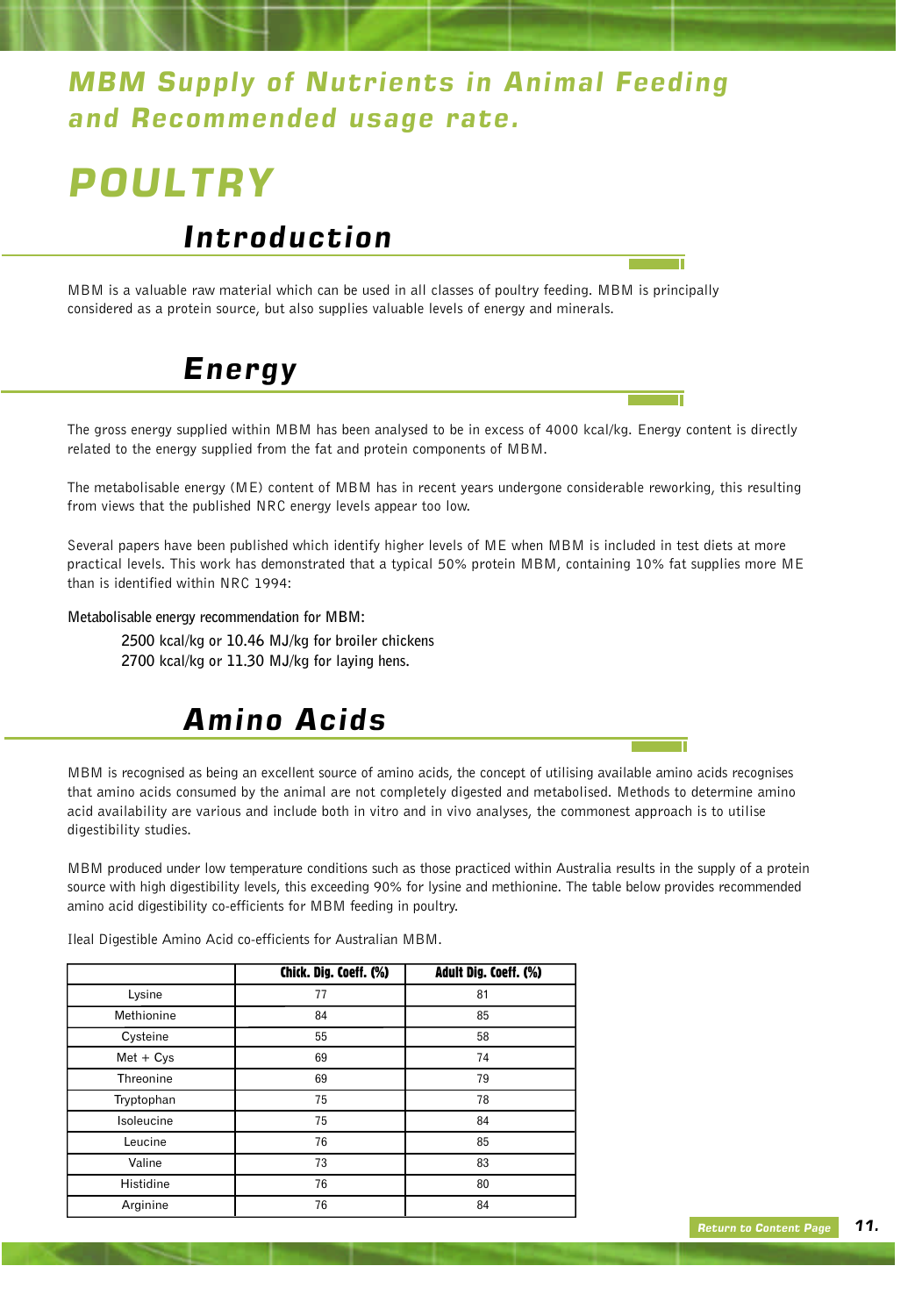#### *Minerals*

The term biological availability is often applied to the mineral phosphorus, it is implied that bioavailability is a measure of the degree to which a phosphorus source can support the physiological processes of the animal. Comparative assays have commonly been used to measure phosphorus availability relative to individual phosphate sources, in this way some raw material sources can be assessed as having a relative bioavailability exceeding 100%.

Research work has been completed demonstrating the biological availability of phosphorus from MBM is equivalent to that supplied from dicalcium phosphate when fed to poultry.

The principle form of phosphorus from plant raw materials is phytate phosphorus. Phytate combines with calcium, phosphorus, magnesium, zinc and manganese making them largely indigestible when consumed by animals. Phytate phosphorus in plant materials generally exceeds 70% of the phosphorus content.

Calcium and Phosphorus content of 50% MBM.

| Mineral              | <b>50% MBM</b> | Range    |
|----------------------|----------------|----------|
| Calcium              | 10.3%          | $8-12%$  |
| Phosphorus           | 5.1%           | $4 - 6%$ |
| Available phosphorus | 5.1%           | $4 - 6%$ |

### *Poultry recommendations for use*

MBM has been widely used as a poultry raw material for many years. Within Australia due to its ready availability, the poultry industry has commonly used MBM at levels of up to 10% inclusion in broiler and layer rations.

It is recommended that when feed formulations are based upon digestible amino acids, the following maximum inclusion levels of MBM can be used for poultry rations.

| <b>Poultry Type</b>            | <b>Maximum Usage Rate</b> |
|--------------------------------|---------------------------|
| <b>Broiler Starter</b>         | 8%                        |
| <b>Broiler Grower/Finisher</b> | 10%                       |
| Layer                          | 10%                       |
| Turkey                         | 10%                       |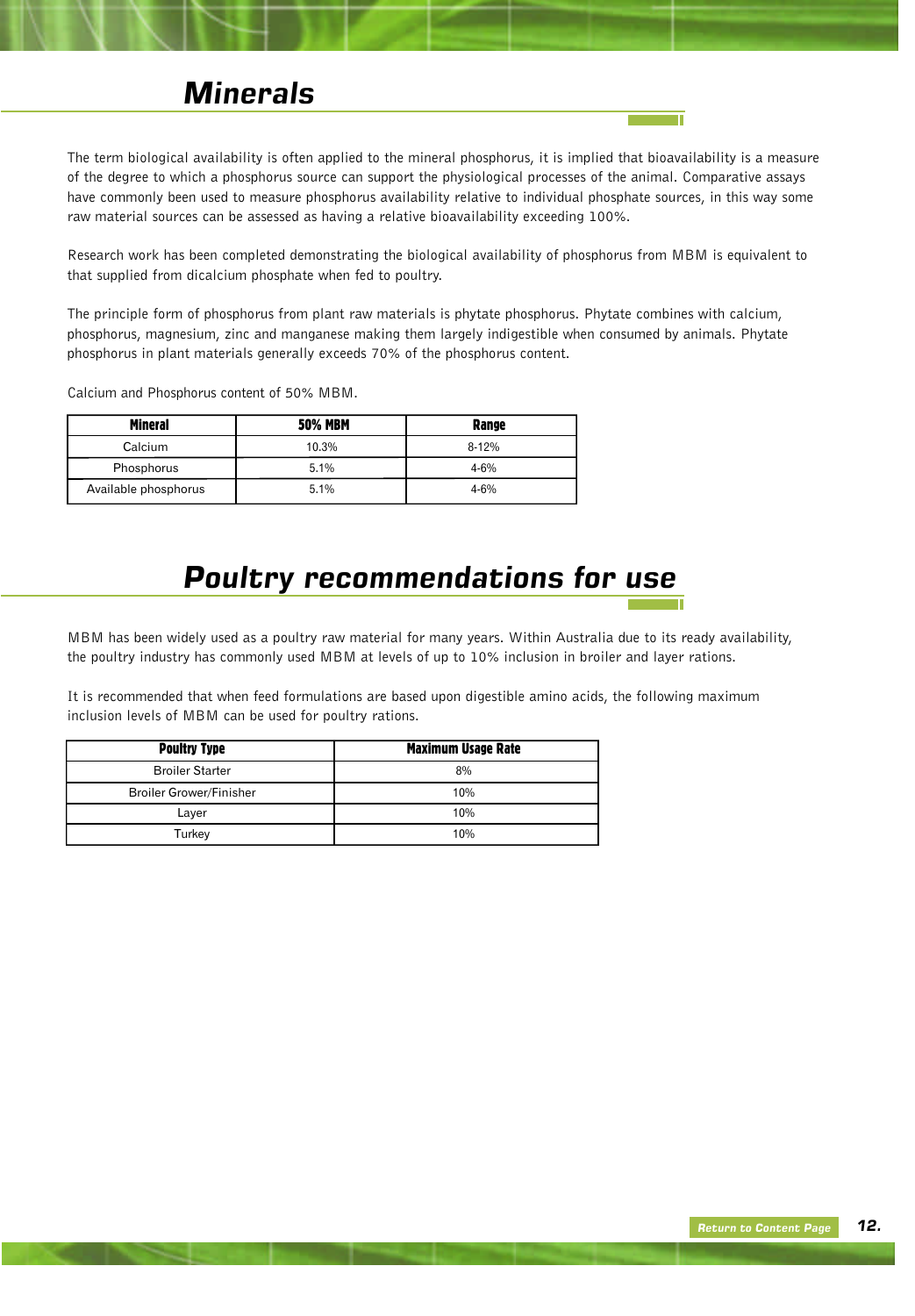# <span id="page-15-0"></span>*PIG*

#### *Introduction*

Animal by-products have been important raw materials in the feeding of pigs for the last 100 years. MBM was the first supplement added to all grain rations for pig feeding and it demonstrated value for balanced ration feeding. MBM has been recognised as an excellent source of protein, energy, calcium and phosphorus. The volume of published work relating to MBM is significant and this report assists in defining the key nutritional attributes of MBM as it relates to pig feeding.

### *Energy*

Data relating to dietary energy content of feed ingredients is required to allow formulation of pig feed diets. The pig industry utilises a number of definitions of energy:

- Gross energy (GE) being the result of combustion of the feed, with use of a bomb calorimeter to measure the energy released.
- Digestible energy (DE) which is the energy left after energy is lost in faeces.  $\bullet$
- Metabolisable energy (ME) accounts for energy lost in faeces, urine and digestive gases.
- $\bullet$ Net energy (NE) is equivalent to ME less an increment for heat generated through digestion.

NE provides data most closely relating to how the animal utilises nutrients for production, it is however the most difficult to measure. DE is relatively easier to measure in pigs and considerably more DE data is available on raw materials. Recommended energy figures for Australian MBM are shown below.

|           | <b>Energy</b> | <b>Content</b> |
|-----------|---------------|----------------|
|           | MJ/kg         | (kcal/kg)      |
| DE        | 11.30         | (2700)         |
| ME        | 10.9          | (2605)         |
| <b>NE</b> | 9.10          | (2175)         |

### *Amino Acids*

Considerable debate has taken place relating to the difference between digestibility and availability of amino acids in pig feeding, much of this being generated through Australian research work completed by Ted Batterham at Wollongbar Research Station. This work used slope-ratio assays to determine the utilisation of ileal digestible lysine in heat damaged proteins. Batterham was able to demonstrate that it is possible for amino acids to be digested and absorbed in forms that are not utilised by the animal.

The Australian work has been verified in overseas research, this clearly demonstrating that MBM produced under low temperature conditions, such as those practiced within Australia, results in the supply of a protein source with high digestibility levels, this exceeding 90% for lysine and methionine. Batterham concluded that:

- Digestibility was similar to availability for high quality feedstuffs, digestibility overestimates availability for low quality ingredients which have been heat damaged.
- It is possible to produce high quality MBM provided pressure is avoided and the final end point temperature does not exceed 125°C.

Nutritionists need to adopt the digestible amino acid values for MBM relative to their own database and the supply of MBM. Where MBM in use is known to be sourced from a manufacturer utilising low temperature rendering equipment, the higher digestible amino acid data shown below can be utilised. Where rendering conditions are unknown, use of the average MBM data is more applicable.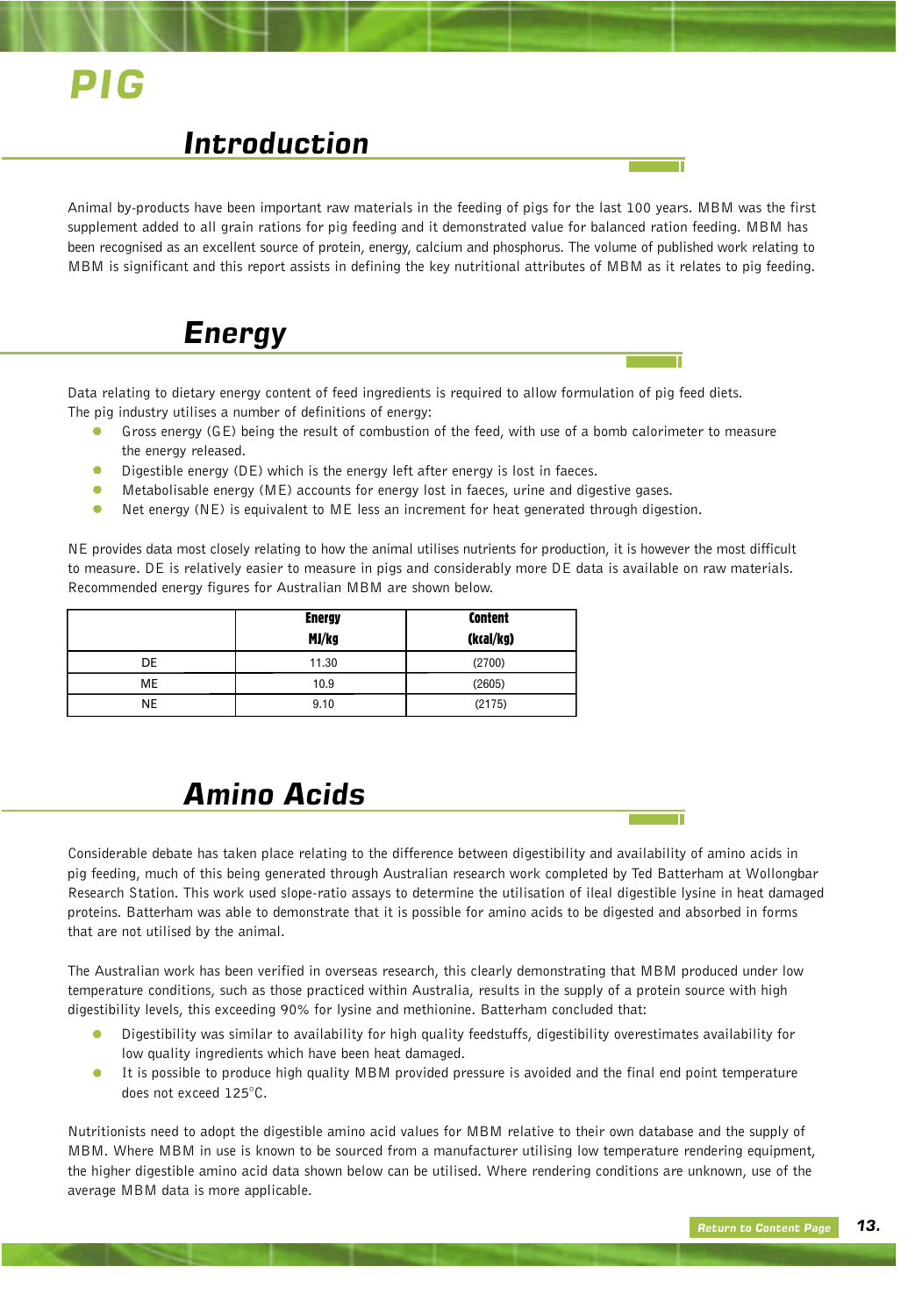Ileal digestible amino acid and available lysine co-efficients for Australian MBM.

|               | Pig Dig. Coeff. (%)<br>Average* MBM | Pig Dig. Coeff. (%)<br>High Quality** MBM |
|---------------|-------------------------------------|-------------------------------------------|
| Lysine        | 77                                  | 92                                        |
| Avail. Lysine | 75                                  | 90                                        |
| Methionine    | 77                                  | 91                                        |
| Cysteine      | 51                                  | 71                                        |
| $Met + Cys$   | 67                                  | 84                                        |
| Threonine     | 74                                  | 91                                        |
| Tryptophan    | 73                                  | 90                                        |
| Isoleucine    | 78                                  | 96                                        |
| Leucine       | 78                                  | 96                                        |
| Valine        | 76                                  | 94                                        |
| Histidine     | 76                                  | 94                                        |
| Arginine      | 85                                  | 96                                        |
| Phenylalanine | 78                                  | 93                                        |

\* Average MBM utilises Degussa AminoDat 2.0 digestibility co-efficients

\*\* High quality MBM utilises digestibility co-efficients derived from Batterham (1992) and Wang and Parsons (1998).

### *Minerals*

There is considerably more work completed studying phosphorus bioavailability from MBM in poultry than in pigs. The NRC defines MBM phosphorus bioavailability as being 90%.

Increasing MBM particle size has been indicated as reducing the availability of P within pig diets. The specification for Australian MBM is for 98% to pass through a 10 mesh (2mm) screen, MBM of this particle size has a high bioavailability for its calcium and phosphorus content.

Recommended calcium and phosphorus content of 50% MBM.

| Mineral              | <b>50% MBM</b> | Range     |
|----------------------|----------------|-----------|
| Calcium              | 10.3%          | $8 - 12%$ |
| Phosphorus           | 5.1%           | $4 - 6%$  |
| Available phosphorus | 4.6%           | $4 - 6%$  |

### *Pig recommendations for use*

Within Australia due to its ready availability, the pig industry has commonly used MBM at levels of up to 10% inclusion in pig rations. This level of feeding is considerably higher than that practiced in North America and Asia, where greater reliance is placed upon the use of vegetable protein meals in combination with feed phosphates.

In the feeding of early weaned pigs, use of MBM is restricted due to the inclusion of higher digestible ingredients such as whey and skim milk powders, fish meal and blood meal. Maximum usage of MBM within grower, finisher and breeding pigs is higher as shown below.

Recommended maximum usage levels of MBM within pig feeds.

| <b>Pig Type</b> | <b>Maximum Usage Rate</b> |
|-----------------|---------------------------|
| Early Weaner    | 5%                        |
| Weaner          | 8%                        |
| Grower/Finisher | 10%                       |
| <b>Breeder</b>  | 10%                       |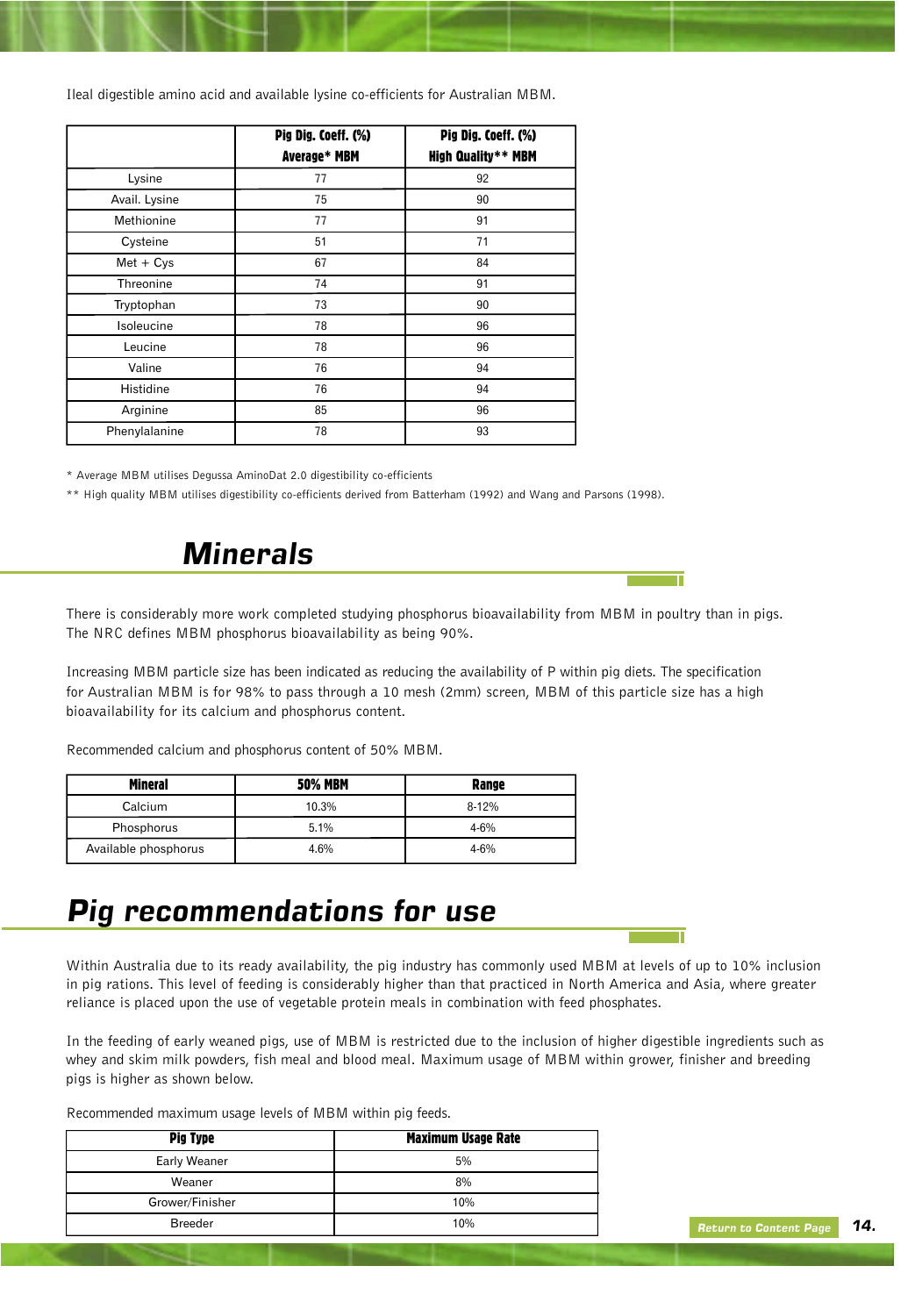# <span id="page-17-0"></span>*AQUACULTURE*

### *Introduction*

Aquaculture has been the fastest growing food production sector for more than a decade. Growth is however dependant on fish meal derived from capture fisheries, which is virtually static in volume available for use. The need to replace fish meal in aquaculture is recognised internationally.



Both protein and lipids are the available energy sources for fish. Energy concentration is the prime nutritional consideration in formulating fish diets. Lipid is the key energy source but there is also a key relationship between energy and protein.

#### **Recommendation:**

**The levels of digestible energy quoted by NRC (12.2-13.3 MJ/kg) seem low when compared to more recent Australian studies. This discrepancy would seem related to ash and protein content of the MBM. The following recommendations are related to MBM protein and ash content.**

- **Low ash (<28%) and high protein (>55%) MBM: DE = 13.7-14.1 MJ/kg.**
- **Higher ash (>28%) and lower protein (>50%) MBM: DE = 12.2-13.3 MJ/kg.**

#### *Amino Acids*

The level and balance of amino acids required by fish is most likely to be met by proteins akin to fish i.e. fishmeal. The ability of other protein sources to meet the essential and total amino acid needs of a particular aquatic species depends on requirement and digestibility factors.

Excess dietary protein is generally catabolised preferentially over carbohydrates and fats and used for energy. It is important to formulate diets with care and to minimise cost of overuse of protein.

#### **Recommendation:**

**The amino acid digestibility co-efficients vary by fish species. For crustaceans nutritionists should use an amino digestibility factor of 55-57%, whilst for omnivorous and carnivorous species the digestibility factors are substantially higher between 75% and 85%.** 

#### *Minerals*

Calcium and phosphorus are directly involved in the development and maintenance of the skeletal system. Fish however absorb calcium from their environment and rely entirely on calcium present in water during dietary deprivation.

Phosphorus must however be supplied in the diet at varying levels depending on the fish species and the phosphorus form and availability. Feed ingredients such as fish meal and MBM contain relatively high levels of phosphorus, this coming from the bone component. Plant materials although lower in phosphorus content have the phosphorus stored as phytate-phosphorus which reduces phosphorus digestion and adds to the load of excreted phosphorus.

Availability of phosphorus from plant proteins is generally poor. MBM however has good digestibility and care is needed to ensure that excess is not provided in the diet from MBM and excreted as a potential pollutant. For this reason when using higher inclusions of MBM a lower ash MBM should be selected. This also has the advantage of higher protein levels.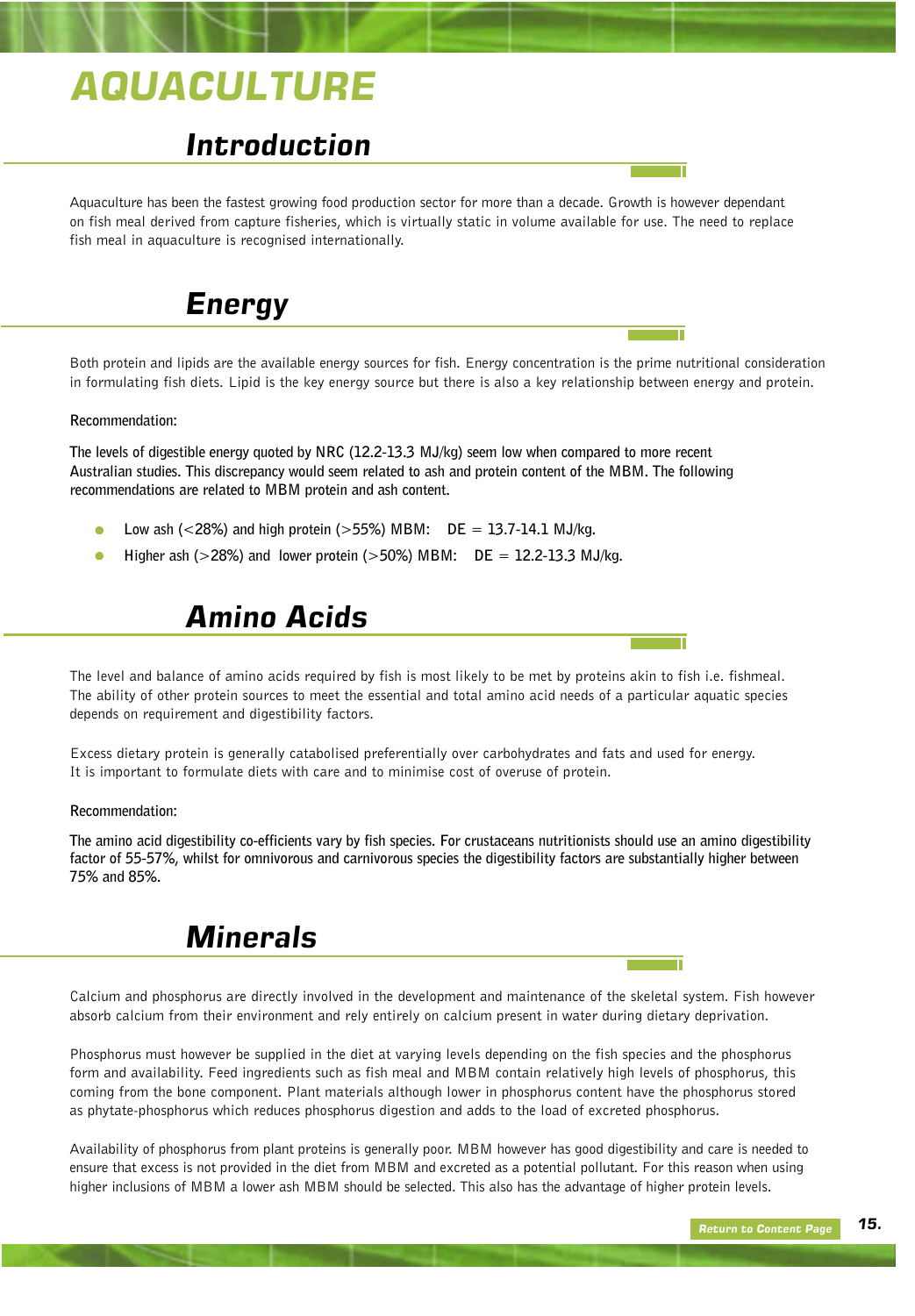## *Aquaculture recommendations for use*

There are a number of variables which require consideration when selecting the best level of inclusion of MBM in fish diets. The most important of these are:

- $\bullet$ Species being fed, and
- $\bullet$ MBM specification with reference to crude protein and ash levels.

Varying levels of substitution of MBM for fish meal are achievable, resulting in a significant reduction in diet cost. The maximum replacement of fish meal with MBM is recommended as:

- Carp, tilapia and perch (fresh water omnivorous) 75-100%  $\bullet$
- Barramundi (warm water carnivore) 100%  $\bullet$
- Trout and salmon (cold water carnivores) 25%  $\bullet$
- Prawn and shrimp (crustaceans) 25% $\bullet$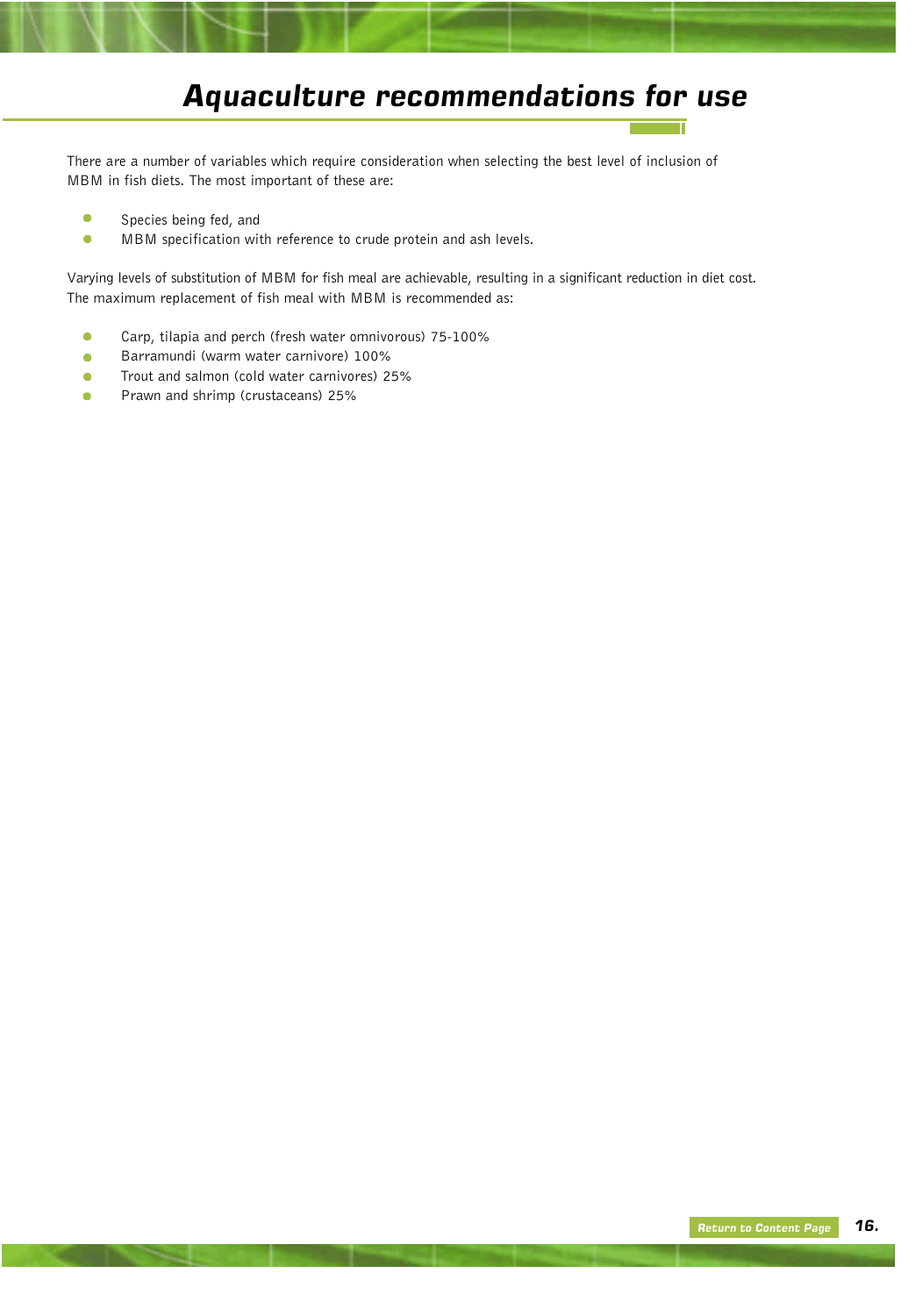# <span id="page-19-0"></span>*PETFOOD*

### *Introduction*

Dogs are classified as omnivorous-carnivores and cats true carnivores. As domesticated animals they are dependant on their owners to provide the essential nutrients they require: failure to do so may result in deficiency symptoms, disease or death. Both also have a relatively high requirement for protein at maturity.

The criteria for selection of the best and most nutritious ingredients are a little different to diets for pigs and poultry, being based more on palatability, appearance and nutritional completeness and balance.

### *Energy*

Cats are true carnivores and do not tolerate high carbohydrate diets. Together with the protein content, MBM is an important source of energy for pet foods.

Diets containing MBM are highly digested, MBM has proven to be of high nutritive value compared to fresh meat with rendering not affecting the MBM digestibility.

### *Amino Acids*

Although companion pets are for most of their life mature, protein is needed to replace the natural turnover of epithelial surfaces, hair and other body tissues and in secretions. Additional protein is needed for growth, pregnancy, lactation and wound healing. The protein quality in terms of amino acid profile and digestibility are therefore most important. Animal proteins generally have a more balanced amino acid profile, with a greater proportion of essential amino acids and better digestibility than plant proteins. Plant proteins are identified as having a number of drawbacks, these being presence of anti-nutritional factors (lectins, tannins, trypsin inhibitors, oligosaccharides) and their impact upon digestion within pet foods. Dietary protein in excess of the body's requirements is converted to fat and stored as adipose tissue.

Cats exhibit a number of nutritional peculiarities and require a higher level of protein than other mammals. They are sensitive to arginine-deficiency diets and also have a specific need for the amino-sulphonic acid taurine.

Published data on amino acid digestibilities for various raw materials fed to cats and dogs is limited. Data which is available indicatates that MBM is highly digested, amino acid digestibility co-efficients being in the range 80-90%.

### *Minerals*

Macro and trace minerals are essential in the diets of pets. Their functions include bone and teeth growth and maintenance, blood clotting, nerve and muscle function, enzymes, acid-base balance, electrolytes, pigmentation and blood and hormonal function.

The likelihood of deficiencies are relatively low and while generally ash levels in the finished feed for dogs is only in the order of 4 to 5%, frequently ash levels may exceed this requirement. There is no apparent relationship between excess dietary ash and clinical disease in dogs. High dietary ash may however compromise diet quality.

The ash content of MBM plays an important part in the mineral nutrition of the dog. As the ash content between different suppliers may vary it is important that these levels are known when formulating diets.

This factor is also important when formulating cat food. Indeed quite high levels can be utilised for low ash meat meal. Magnesium is the mineral of the most concern in cat nutrition, low ash MBM which supplies lower levels of magnesium are preferred for cat foods.